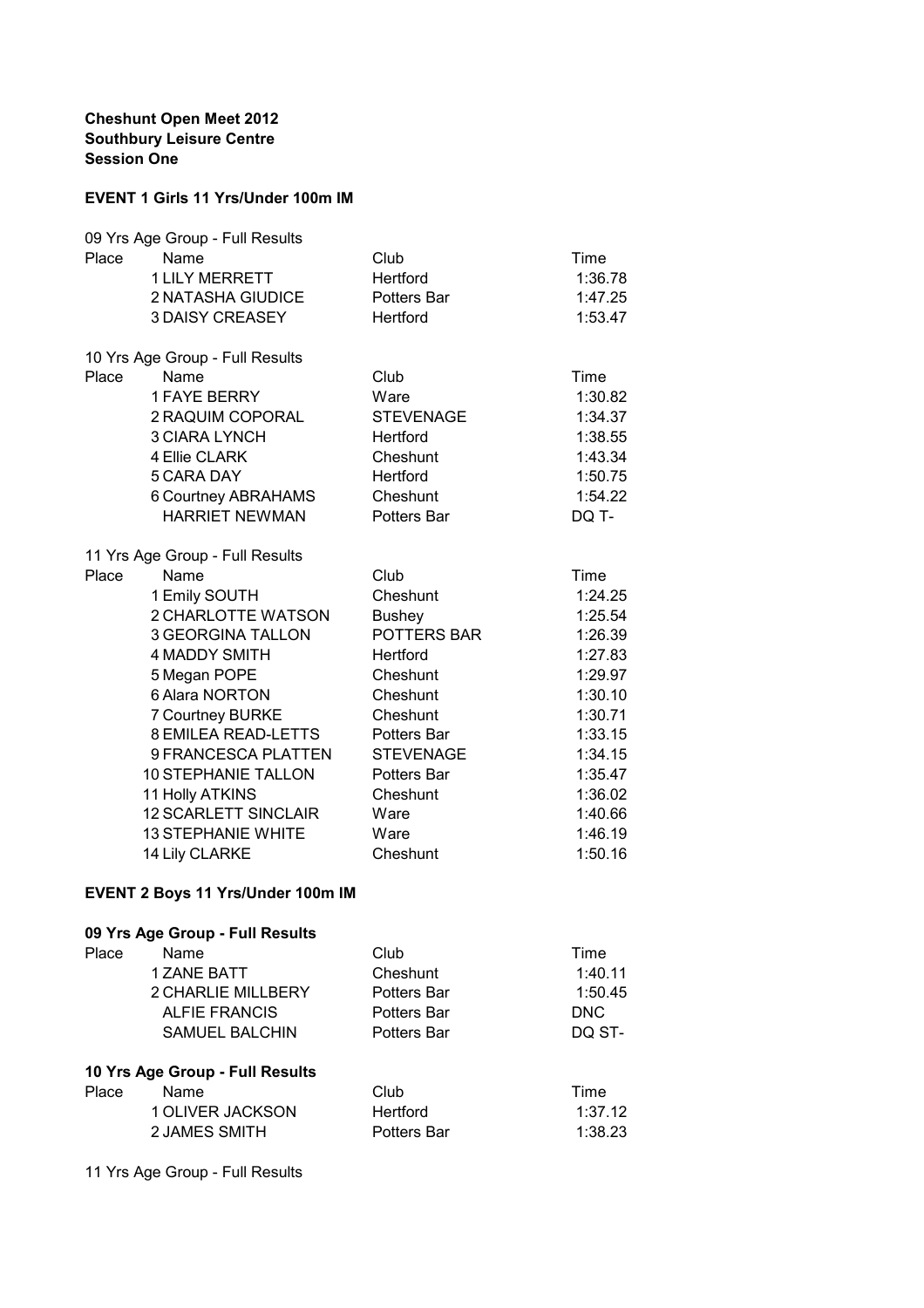| Place | Name<br>1 MORGAN NEWMAN<br>2 Callum WOLLASTON<br><b>3 MICHAEL SIM</b><br><b>4 ADAM GILL</b><br>5 Adam BAILEY<br><b>6 ISMAIL MERT</b>               | Club<br>Potters Bar<br>Cheshunt<br>Hertford<br>Potters Bar<br>Cheshunt<br>Potters Bar                       | Time<br>1:16.31<br>1:26.97<br>1:29.26<br>1:34.89<br>1:35.76<br>1:48.94               |
|-------|----------------------------------------------------------------------------------------------------------------------------------------------------|-------------------------------------------------------------------------------------------------------------|--------------------------------------------------------------------------------------|
|       | <b>EVENT 3 Girls 12 Yrs/Over 100m Butterfly</b>                                                                                                    |                                                                                                             |                                                                                      |
|       | 12 Yrs Age Group - Full Results                                                                                                                    |                                                                                                             |                                                                                      |
| Place | Name<br>1 Amber SHINE<br>2 Dalia NATION<br>3 Olivia PAWSON<br>4 LAURA COPPING<br>5 VICTORIA POPE<br>6 GEORGIANNA BALCHIN<br>7 AMELIA HARDY         | Club<br>Hatfield<br>Hatfield<br>Cheshunt<br><b>STEVENAGE</b><br><b>Bushey</b><br>Potters Bar<br>Potters Bar | Time<br>1:13.46<br>1:14.30<br>1:15.85<br>1:24.84<br>1:28.06<br>1:33.67<br>1:39.29    |
|       | 13 Yrs Age Group - Full Results                                                                                                                    |                                                                                                             |                                                                                      |
| Place | Name<br>1 Tegan WOLLASTON<br>2 ANDREA HOUBEN<br><b>CLAUDIA HAWKINS</b>                                                                             | Club<br>Cheshunt<br>Potters Bar<br>Potters Bar                                                              | Time<br>1:15.93<br>1:17.32<br><b>DNC</b>                                             |
|       | 14 Yrs Age Group - Full Results                                                                                                                    |                                                                                                             |                                                                                      |
| Place | Name<br>1 Millie DONOVAN<br>2 KATIE GORMLEY<br>3 ALEYNA MERT                                                                                       | Club<br>Cheshunt<br>Potters Bar<br>Potters Bar                                                              | Time<br>1:12.39<br>1:22.47<br>1:43.66                                                |
|       | 15 Yrs/Over Age Group - Full Results                                                                                                               |                                                                                                             |                                                                                      |
| Place | Name<br><b>1 ASHLEY RANSOME</b><br>2 EMMA EAGLAND<br>3 Amy RIDDICK<br>4 KEZIA BROWN<br>5 Niamh GORMLEY<br>6 Sarah CUTTS<br><b>BETH FITZSIMMONS</b> | Club<br>Hertford<br><b>STEVENAGE</b><br>Cheshunt<br><b>Bushey</b><br>Potters Bar<br>Cheshunt<br>Hertford    | Time<br>1:13.42<br>1:23.02<br>1:24.71<br>1:25.28<br>1:27.87<br>1:38.67<br><b>DNC</b> |
|       | <b>EVENT 4 Boys 12 Yrs/Over 100m Butterfly</b>                                                                                                     |                                                                                                             |                                                                                      |
|       | 12 Yrs Age Group - Full Results                                                                                                                    |                                                                                                             |                                                                                      |
| Place | Name<br><b>JAMES WOODWARD</b>                                                                                                                      | Club<br>Potters Bar                                                                                         | Time<br>DQ ST-                                                                       |
| Place | 13 Yrs Age Group - Full Results<br>Name<br>1 Lewis POPE<br>2 Wallace WEST                                                                          | Club<br>Cheshunt<br>Cheshunt                                                                                | Time<br>1:10.53<br>1:21.32                                                           |
|       |                                                                                                                                                    |                                                                                                             |                                                                                      |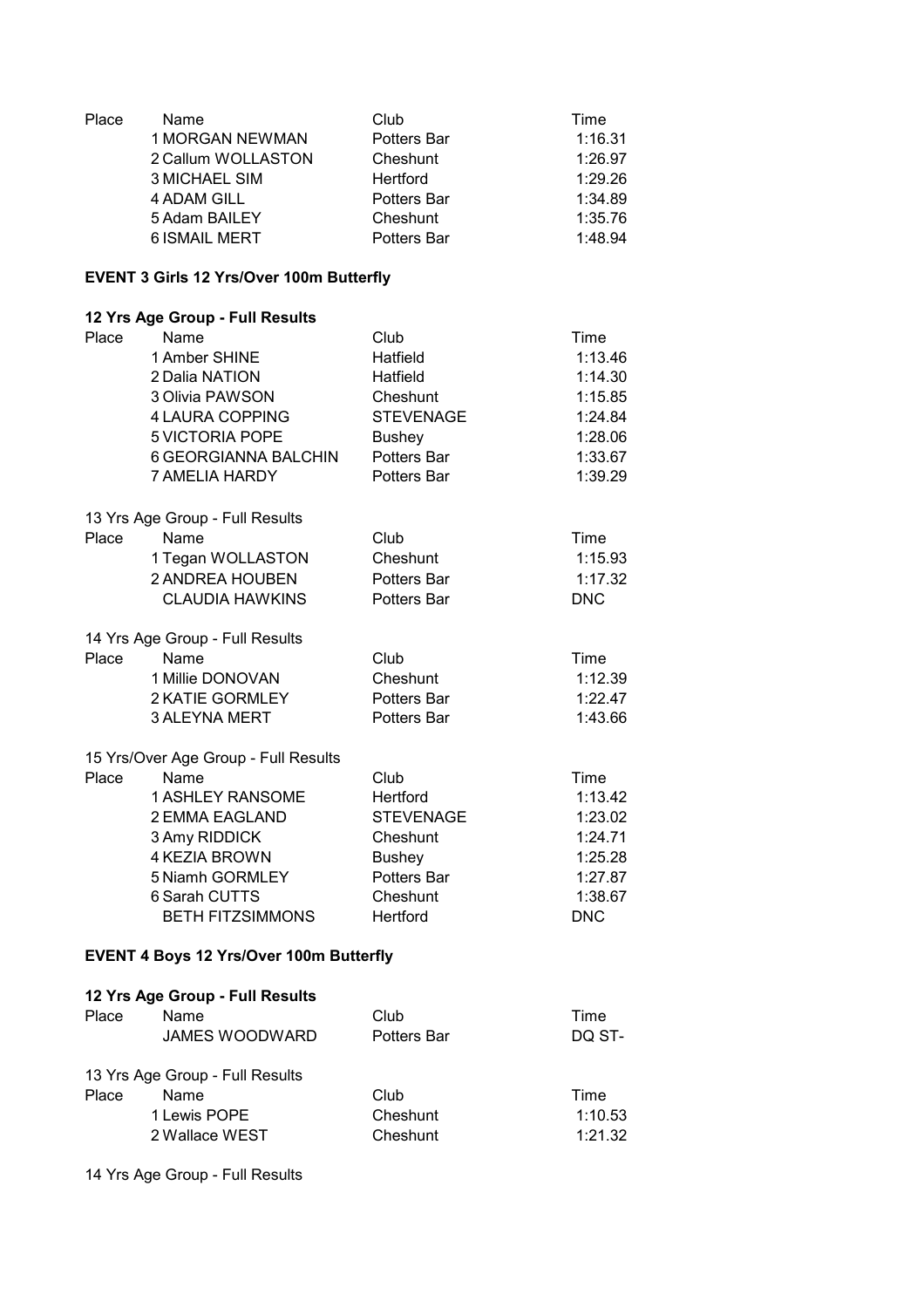| Place | Name                                 | Club             | Time       |
|-------|--------------------------------------|------------------|------------|
|       | <b>1 BEN RANSOME</b>                 | <b>Hertford</b>  | 1:08.31    |
|       | 2 KAYWON ALEKASIR                    | Potters Bar      | 1:16.90    |
|       | <b>3 LIAM EAGLAND</b>                | <b>STEVENAGE</b> | 1:23.11    |
|       | <b>Christopher ARMITAGE</b>          | Cheshunt         | <b>DNC</b> |
|       | George PENN                          | Hertford         | <b>DNC</b> |
|       | 15 Yrs/Over Age Group - Full Results |                  |            |
| Place | Name                                 | Club             | Time       |
|       | <b>1 LEIF THOMAS</b>                 | <b>STEVENAGE</b> | 1:05.26    |
|       | 2 CHARLES SINCLAIR                   | Ware             | 1:08.57    |
|       | <b>3 DANIEL WITHERS</b>              | Hertford         | 1:12.55    |
|       | 4 JAMES AYRES                        | Potters Bar      | 1:12.99    |
|       |                                      |                  |            |

### **EVENT 5 Girls 11 Yrs/Under 50m Backstroke**

|       | 09 Yrs Age Group - Full Results |                  |       |
|-------|---------------------------------|------------------|-------|
| Place | Name                            | Club             | Time  |
|       | 1 LAURA JONES                   | <b>Bushey</b>    | 47.19 |
|       | 2 Hannah SOUTHALL               | Hertford         | 49.27 |
|       | <b>3 NATASHA GIUDICE</b>        | Potters Bar      | 49.42 |
|       | <b>4 LAUREN PARSONS</b>         | Hertford         | 50.23 |
|       | 5 Amy BISHOP                    | Hertford         | 50.31 |
|       | <b>6 ABIGAIL RYMER</b>          | Hertford         | 51.86 |
|       | 7 Lily HARBRON                  | Cheshunt         | 54.14 |
|       | <b>8 GRACE STANBROOK</b>        | Hertford         | 55.12 |
|       | 9 EMILY RUMLEY                  | Stevenage        | 57.51 |
|       | Valerie MANGAR                  | Cheshunt         | DQ T- |
|       | 10 Yrs Age Group - Full Results |                  |       |
| Place | Name                            | Club             | Time  |
|       | <b>1 FAYE BERRY</b>             | Ware             | 42.11 |
|       | 2 Emily LUSH                    | Cheshunt         | 42.36 |
|       | 3 RAQUIM COPORAL                | <b>STEVENAGE</b> | 44.89 |
|       | 4 HANNAH MCPHERSON              | Stevenage        | 45.37 |
|       | <b>5 CIARA LYNCH</b>            | Hertford         | 46.44 |
|       | <b>6 ANNA SHIPMAN</b>           | Potters Bar      | 49.2  |
|       | 7 Courtney ABRAHAMS             | Cheshunt         | 49.75 |
|       | 8 Mickie PALFREMAN              | Cheshunt         | 49.76 |
|       | 9 HARRIET NEWMAN                | Potters Bar      | 50.55 |
|       | 10 Ellie CLARK                  | Cheshunt         | 51.23 |
|       | 11 CARA DAY                     | Hertford         | 53.39 |
|       | 11 Yrs Age Group - Full Results |                  |       |
| Place | Name                            | Club             | Time  |
|       | <b>1 MADDY SMITH</b>            | Hertford         | 37.7  |
|       | 2 GEORGINA TALLON               | POTTERS BAR      | 39.37 |
|       | 3 CHARLOTTE WATSON              | <b>Bushey</b>    | 39.61 |
|       | 4 Emily SOUTH                   | Cheshunt         | 41.11 |
|       | 5 Megan POPE                    | Cheshunt         | 42.12 |
|       | <b>6 MOLLY FRANCIS</b>          | Hertford         | 43.02 |
|       | 7 Courtney BURKE                | Cheshunt         | 43.6  |
|       | 8 Holly ATKINS                  | Cheshunt         | 43.79 |

9 EMILEA READ-LETTS Potters Bar 13.97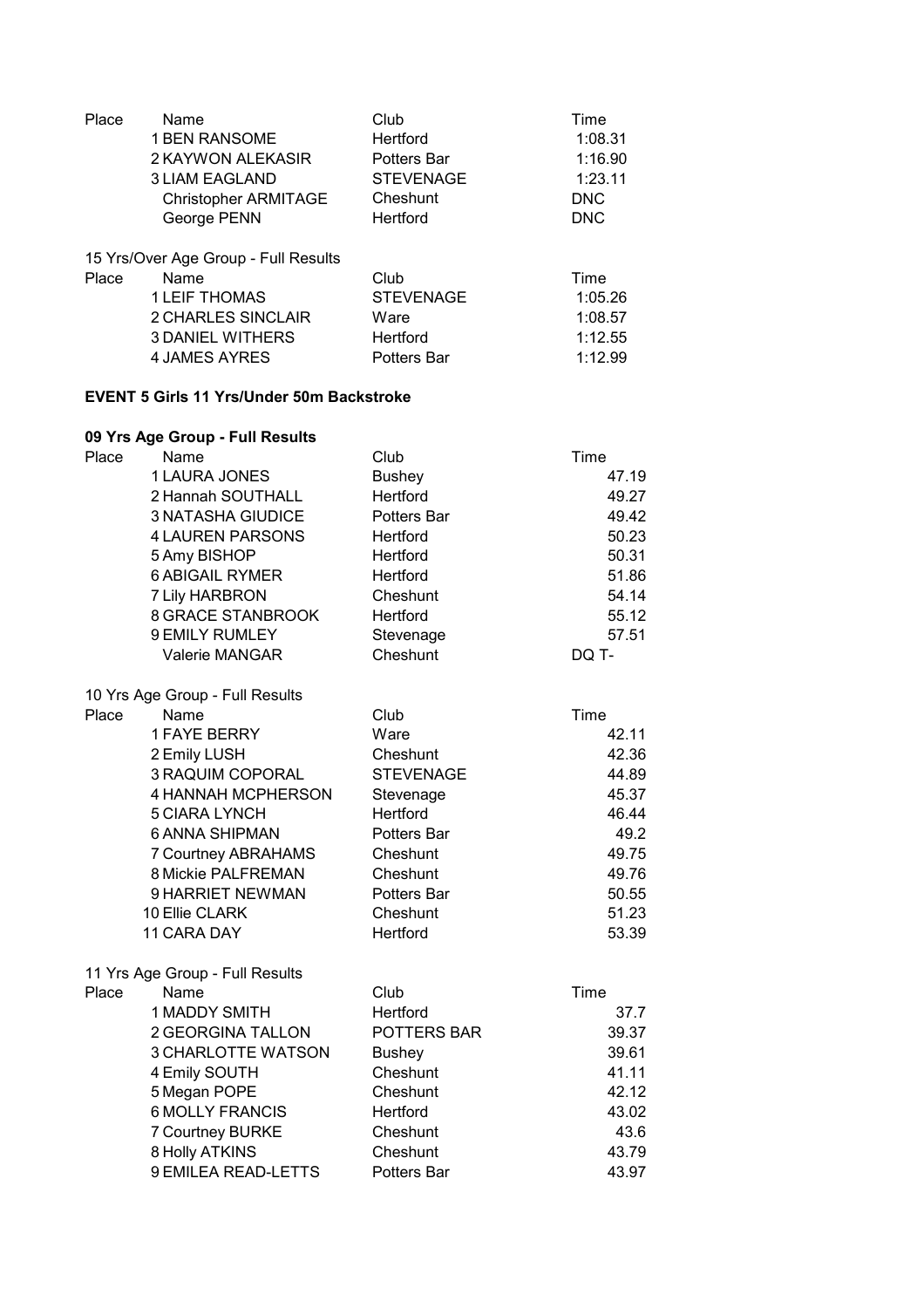| 10 FRANCESCA PLATTEN        | <b>STEVENAGE</b> | 44.06 |
|-----------------------------|------------------|-------|
| <b>11 STEPHANIE TALLON</b>  | Potters Bar      | 44.59 |
| <b>12 MADELEINE FORMBY</b>  | Potters Bar      | 45.1  |
| <b>13 SCARLETT SINCLAIR</b> | Ware             | 45.19 |
| 14 Lily CLARKE              | Cheshunt         | 50.71 |
| STEPHANIE WHITE             | Ware             | DO T- |

#### **EVENT 6 Boys 11 Yrs/Under 50m Backstroke**

#### **09 Yrs Age Group - Full Results**

| Place | Name                      | Club               | Time  |
|-------|---------------------------|--------------------|-------|
|       | 1 ZANE BATT               | Cheshunt           | 45.67 |
|       | 2 JAMES POPE              | <b>Bushey</b>      | 50.88 |
|       | <b>3 CHARLIE MILLBERY</b> | <b>Potters Bar</b> | 51.94 |
|       | 4 SAMUEL BALCHIN          | Potters Bar        | 53.24 |
|       |                           |                    |       |

#### Place Name Club Club 1 OLIVER JACKSON Hertford 45.75 2 JAMES SMITH Potters Bar 146 Terry CORNER Cheshunt DNC **10 Yrs Age Group - Full Results** Hertford Cheshunt

#### **11 Yrs Age Group - Full Results**

| Place | <b>Name</b>            | Club        | Time  |
|-------|------------------------|-------------|-------|
|       | <b>1 MORGAN NEWMAN</b> | Potters Bar | 39.07 |
|       | 2 Callum WOLLASTON     | Cheshunt    | 39.1  |
|       | 3 Adam BAILEY          | Cheshunt    | 40.97 |
|       | 4 ADAM GILL            | Potters Bar | 44.43 |

#### **EVENT 7 Girls 12 Yrs/Over 100m Breaststroke**

| Place | Name                            | Club               | Time    |
|-------|---------------------------------|--------------------|---------|
|       | 1 LAURA COPPING                 | <b>STEVENAGE</b>   | 1:23.25 |
|       | 2 GEORGIANNA BALCHIN            | Potters Bar        | 1:30.24 |
|       | 3 Olivia PAWSON                 | Cheshunt           | 1:31.06 |
|       | 4 JESSICA PORTCH                | Ware               | 1:33.76 |
|       | 5 VICTORIA POPE                 | <b>Bushey</b>      | 1:38.30 |
|       | <b>6 MEGAN SHARKEY</b>          | Hertford           | 1:39.08 |
|       | <b>7 HOLLY BOTT</b>             | <b>STEVENAGE</b>   | 1:49.72 |
|       | 8 Olivia CREASEY                | Hertford           | 1:49.86 |
|       | 9 AMELIA HARDY                  | Potters Bar        | 1:49.87 |
|       | 10 AMY RYMER                    | Hertford           | 1:51.15 |
|       | <b>Maisie GRIFFIN</b>           | Cheshunt           | DQ ST-  |
|       | 13 Yrs Age Group - Full Results |                    |         |
| Place | Name                            | Club               | Time    |
|       | <b>1 ANDREA HOUBEN</b>          | <b>Potters Bar</b> | 1:27.05 |
|       | 2 Tegan WOLLASTON               | Cheshunt           | 1:30.48 |
|       | <b>3 ELIZABETH WITHERS</b>      | Hertford           | 1:31.51 |
|       | <b>4 ELLA BARTRAM</b>           | Hertford           | 1:32.49 |
|       | 5 Emily O'BRIEN                 | Hertford           | 1:34.19 |
|       | <b>6 AISHA JONES</b>            | <b>Bushey</b>      | 1:35.21 |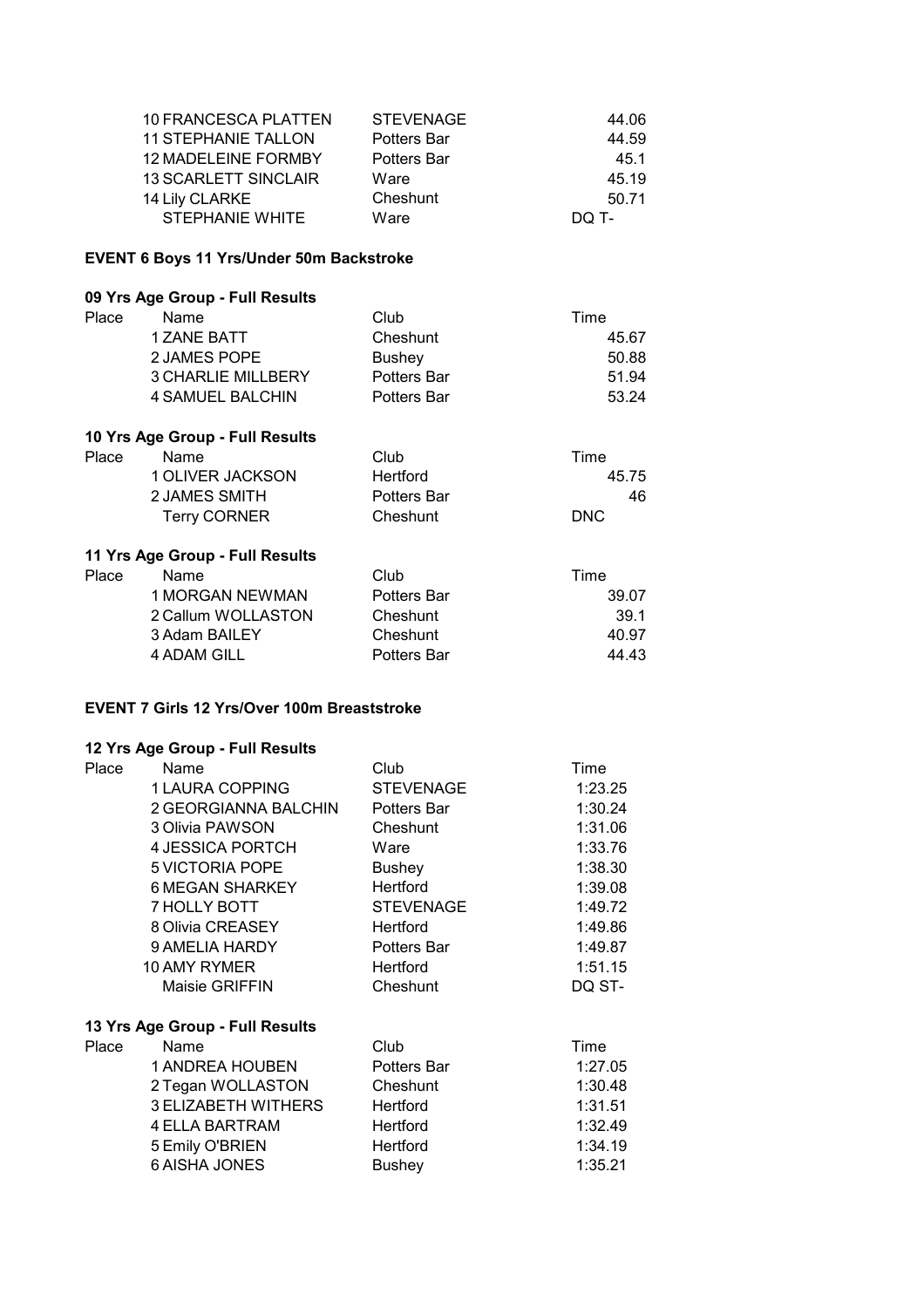|       | <b>7 CHARLI STAPLETON</b>                       | <b>Potters Bar</b>           | 1:35.26    |
|-------|-------------------------------------------------|------------------------------|------------|
|       | <b>8 CHIARA BROWN</b>                           | <b>Bushey</b>                | 1:41.78    |
|       | Canan UZUNHASAN                                 | Cheshunt                     | <b>DNC</b> |
|       |                                                 |                              |            |
|       | 14 Yrs Age Group - Full Results                 |                              |            |
| Place | Name                                            | Club                         | Time       |
|       | 1 Millie DONOVAN                                | Cheshunt                     | 1:28.05    |
|       | 2 Emma BOLTON                                   | Cheshunt                     | 1:37.28    |
|       | 3 Lucy HARBRON                                  | Cheshunt                     | 1:39.17    |
|       | 4 Sarah FROST                                   | Cheshunt                     | 1:47.94    |
|       | <b>5 ALEYNA MERT</b>                            | Potters Bar                  | 1:55.40    |
|       |                                                 |                              |            |
|       | 15 Yrs/Over Age Group - Full Results            |                              |            |
| Place | Name                                            | Club                         | Time       |
|       | 1 Sarah O'BRIEN                                 | Hertford                     | 1:22.79    |
|       | 2 CHARLOTTE BOTT                                | <b>STEVENAGE</b>             | 1:32.51    |
|       | 3 KEZIA BROWN                                   | <b>Bushey</b>                | 1:34.61    |
|       | 4 Sarah CUTTS                                   | Cheshunt                     | 1:47.03    |
|       | EVENT 8 Boys 12 Yrs/Over 100m Breaststroke      |                              |            |
|       |                                                 |                              |            |
|       | 12 Yrs Age Group - Full Results                 |                              |            |
| Place | <b>Name</b>                                     | Club                         | Time       |
|       | 1 DAVID SHIPMAN                                 | Potters Bar                  | 1:29.43    |
|       | 2 JAMES WOODWARD                                | Potters Bar                  | 1:29.52    |
|       | 3 Daniel LUSH                                   | Cheshunt                     | 1:34.02    |
|       | 4 MORGAN CORPORAL                               | <b>STEVENAGE</b>             | 1:37.27    |
|       | <b>5 JOSEF WHEELER</b>                          | Potters Bar                  | 1:40.63    |
|       | 13 Yrs Age Group - Full Results                 |                              |            |
| Place | Name                                            | Club                         | Time       |
|       | 1 Lewis POPE                                    | Cheshunt                     | 1:20.74    |
|       | 2 Wallace WEST                                  | Cheshunt                     | 1:32.41    |
|       | <b>3 NICHOLAS FORMBY</b>                        | <b>Potters Bar</b>           | 1:40.17    |
|       |                                                 |                              |            |
|       | 14 Yrs Age Group - Full Results                 |                              |            |
| Place | Name                                            | Club                         | Time       |
|       | 1 BEN RANSOME                                   | Hertford                     | 1:16.87    |
|       | 2 THILAN WALALLAWITA                            | Potters Bar                  | 1:25.22    |
|       | <b>3 OLIVER FORMBY</b>                          | Potters Bar                  | 1:31.03    |
|       |                                                 |                              |            |
|       | 15 Yrs/Over Age Group - Full Results            |                              |            |
| Place | Name                                            | Club                         | Time       |
|       | <b>1 LEIF THOMAS</b>                            | <b>STEVENAGE</b>             | 1:18.48    |
|       | 2 CHARLES SINCLAIR                              | Ware                         | 1:22.47    |
|       | <b>3 JAMES AYRES</b>                            | <b>Potters Bar</b>           | 1:24.67    |
|       | <b>EVENT 9 Girls 11 Yrs/Under 50m Freestyle</b> |                              |            |
|       |                                                 |                              |            |
| Place | 09 Yrs Age Group - Full Results<br>Name         | Club                         | Time       |
|       | <b>1 LILY MERRETT</b>                           | Hertford                     |            |
|       |                                                 |                              | 37.61      |
|       | 2 LAURA JONES                                   | <b>Bushey</b><br>Potters Bar | 40.65      |
|       | <b>3 NATASHA GIUDICE</b>                        |                              | 42.01      |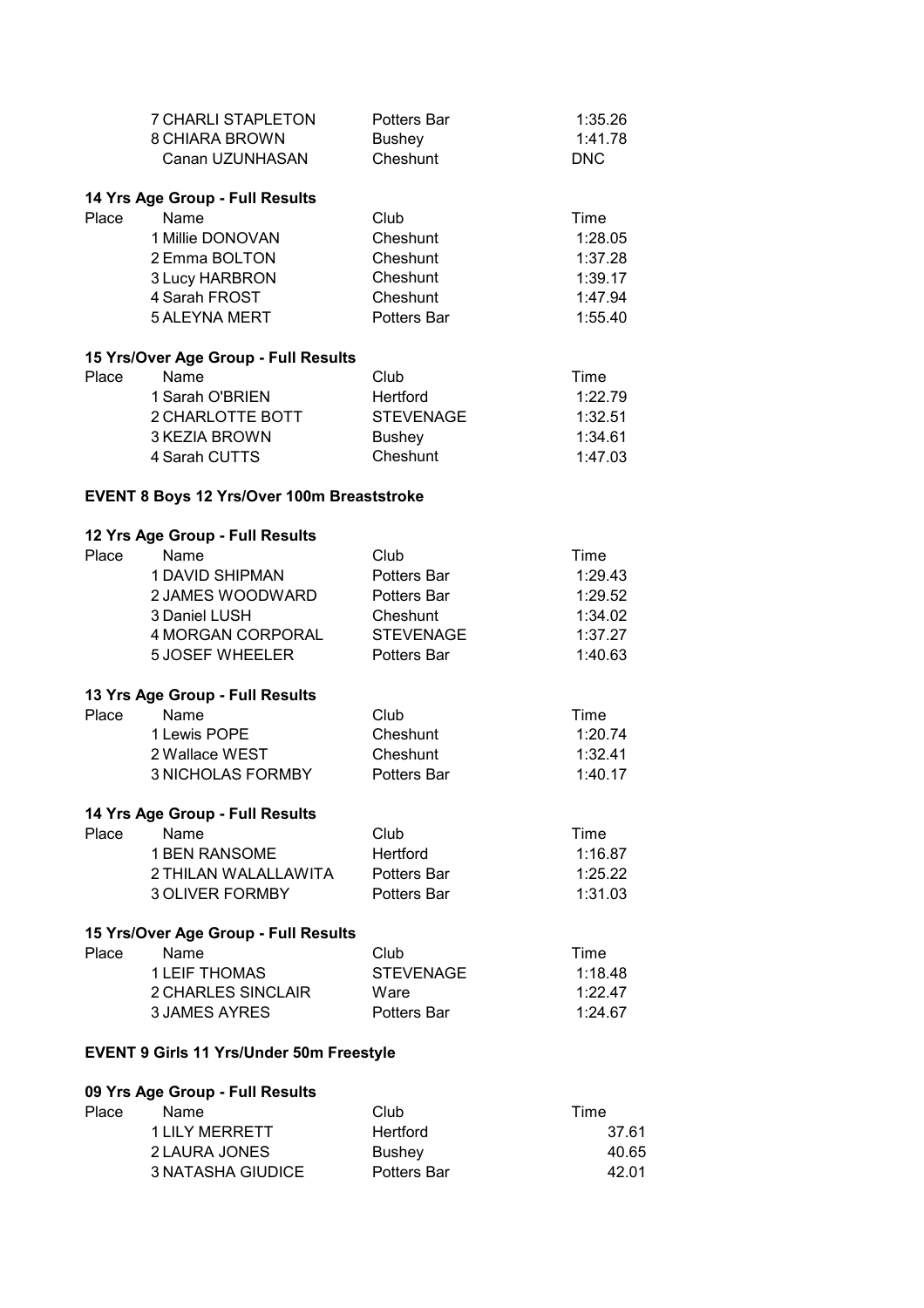| 4 Amy BISHOP                    | Hertford         | 42.55  |
|---------------------------------|------------------|--------|
| 5 JESSICA WOODWARD              | POTTERS BAR      | 44.16  |
| 6 Valerie MANGAR                | Cheshunt         | 46.19  |
| 7 DAISY CREASEY                 | Hertford         | 46.37  |
| 8 Hannah SOUTHALL               | Hertford         | 47.12  |
| 9 Lily HARBRON                  | Cheshunt         | 48.08  |
| <b>10 ABIGAIL RYMER</b>         | Hertford         | 49.64  |
| <b>11 GRACE STANBROOK</b>       | Hertford         | 49.88  |
| <b>12 EMILY RUMLEY</b>          | Stevenage        | 51.49  |
| <b>LAUREN PARSONS</b>           | Hertford         | DQ FI- |
| 10 Yrs Age Group - Full Results |                  |        |
| Name<br>Place                   | Club             | Time   |
| <b>1 FAYE BERRY</b>             | Ware             | 36.47  |
| 2 HANNAH MCPHERSON              | Stevenage        | 38.11  |
| 3 RAQUIM COPORAL                | <b>STEVENAGE</b> | 38.19  |
| 4 Emily LUSH                    | Cheshunt         | 38.42  |
| 5 Courtney ABRAHAMS             | Cheshunt         | 38.94  |
| <b>6 CIARA LYNCH</b>            | Hertford         | 39.73  |
| 7 HARRIET NEWMAN                | Potters Bar      | 40.71  |
| 8 ANNA SHIPMAN                  | Potters Bar      | 41.15  |
| 9 Ellie CLARK                   | Cheshunt         | 42.13  |
| 10 Mickie PALFREMAN             | Cheshunt         | 42.49  |
| 11 CARA DAY                     | Hertford         | 46.93  |
| 11 Yrs Age Group - Full Results |                  |        |
| Place<br>Name                   | Club             | Time   |
| 1 Emily SOUTH                   | Cheshunt         | 33.16  |
| 2 CHARLOTTE WATSON              | <b>Bushey</b>    | 33.19  |
| <b>3 GEORGINA TALLON</b>        | POTTERS BAR      | 33.56  |
| 4 Megan POPE                    | Cheshunt         | 35.25  |
| <b>5 MADDY SMITH</b>            | Hertford         | 35.56  |
| 6 Alara NORTON                  | Cheshunt         | 35.99  |
| <b>7 Courtney BURKE</b>         | Cheshunt         | 37.02  |
| 8 FRANCESCA PLATTEN             | <b>STEVENAGE</b> | 37.03  |
| 9 EMILEA READ-LETTS             | Potters Bar      | 37.11  |
| <b>10 STEPHANIE TALLON</b>      | Potters Bar      | 37.45  |
| 11 MADELEINE FORMBY             | Potters Bar      | 37.7   |
| 12 Holly ATKINS                 | Cheshunt         | 37.92  |
| <b>13 MOLLY FRANCIS</b>         | Hertford         | 38.43  |
| <b>14 SCARLETT SINCLAIR</b>     | Ware             | 39.96  |
| 15 Lily CLARKE                  | Cheshunt         | 44.65  |
| <b>16 STEPHANIE WHITE</b>       | Ware             | 45.48  |

## **EVENT 10 Boys 11 Yrs/Under 50m Freestyle**

#### **09 Yrs Age Group - Full Results**

| Name                      | Club               | Time  |
|---------------------------|--------------------|-------|
| 1 ZANE BATT               | Cheshunt           | 40.36 |
| 2 JAMES POPE              | <b>Bushev</b>      | 44.86 |
| 3 SAMUEL BALCHIN          | <b>Potters Bar</b> | 46.04 |
| <b>4 CHARLIE MILLBERY</b> | <b>Potters Bar</b> | 46 41 |
|                           |                    |       |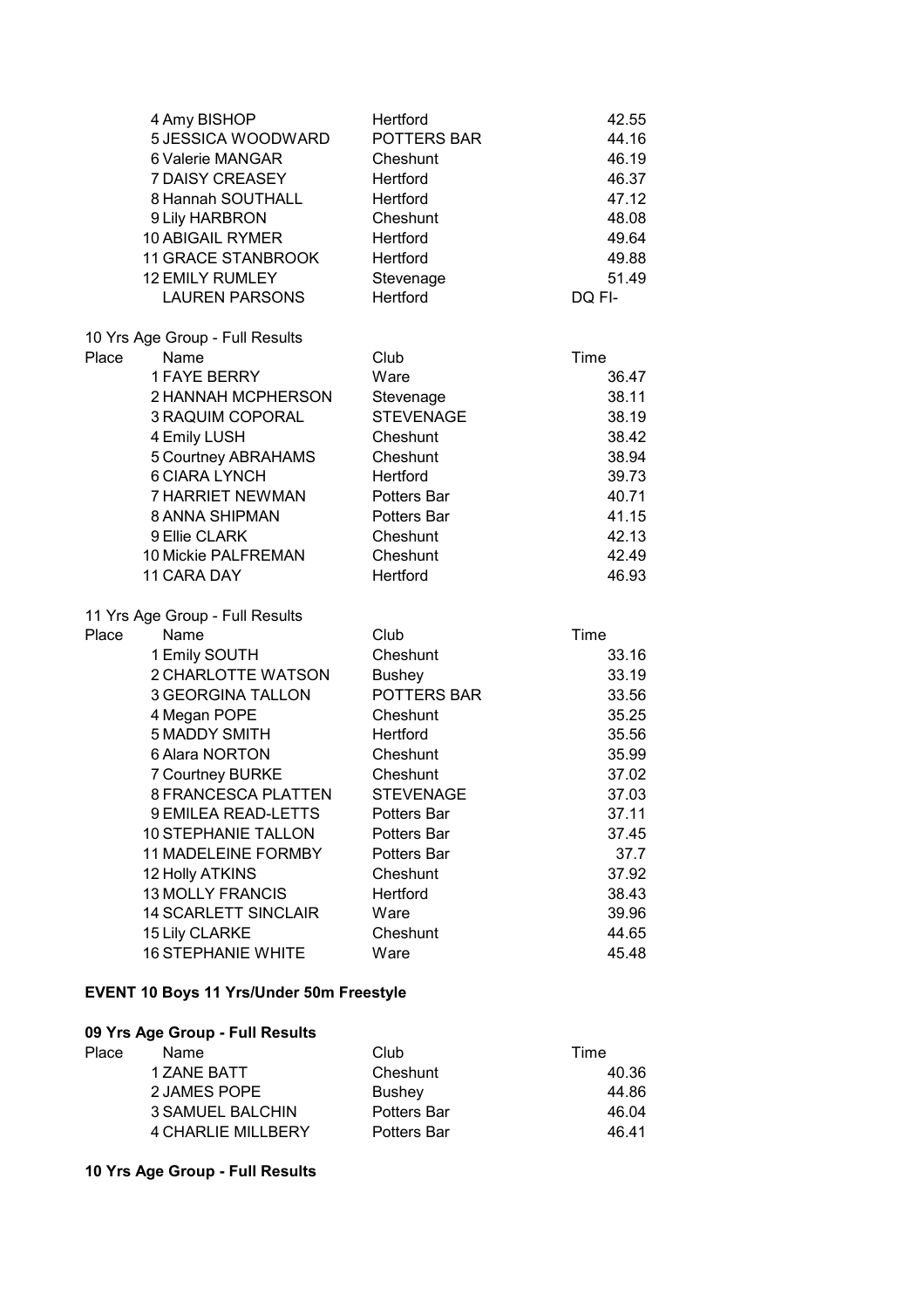| Place | Name<br><b>1 JAMES SMITH</b><br>2 OLIVER JACKSON<br><b>Terry CORNER</b>                                                                                                                                                                                                         | Club<br><b>Potters Bar</b><br>Hertford<br>Cheshunt                                                                                                   | Time<br>38.97<br>39.36<br><b>DNC</b>                                                                                  |
|-------|---------------------------------------------------------------------------------------------------------------------------------------------------------------------------------------------------------------------------------------------------------------------------------|------------------------------------------------------------------------------------------------------------------------------------------------------|-----------------------------------------------------------------------------------------------------------------------|
| Place | 11 Yrs Age Group - Full Results<br>Name<br>1 MORGAN NEWMAN<br>2 Callum WOLLASTON<br>3 Adam BAILEY<br><b>4 ADAM GILL</b><br><b>5 ISMAIL MERT</b>                                                                                                                                 | Club<br>Potters Bar<br>Cheshunt<br>Cheshunt<br><b>Potters Bar</b><br>Potters Bar                                                                     | Time<br>30.35<br>33.99<br>35.75<br>36.57<br>41.71                                                                     |
|       | <b>EVENT 11 Girls 12 Yrs/Over 100m IM</b>                                                                                                                                                                                                                                       |                                                                                                                                                      |                                                                                                                       |
| Place | 12 Yrs Age Group - Full Results<br>Name<br>1 Dalia NATION<br>2 Olivia PAWSON<br>3 Amber SHINE<br>4 JESSICA PORTCH<br><b>5 MEGAN SHARKEY</b><br>6 Maisie GRIFFIN<br>7 AMY RYMER<br>8 OLIVIA RIX<br>9 AMELIA HARDY<br>10 Olivia CREASEY                                           | Club<br>Hatfield<br>Cheshunt<br>Hatfield<br>Ware<br>Hertford<br>Cheshunt<br>Hertford<br>Ware<br>Potters Bar<br>Hertford                              | Time<br>1:17.21<br>1:17.33<br>1:18.39<br>1:25.06<br>1:30.44<br>1:32.24<br>1:34.78<br>1:35.55<br>1:37.59<br>1:39.91    |
| Place | 13 Yrs Age Group - Full Results<br>Name<br>1 Tegan WOLLASTON<br>2 ANDREA HOUBEN<br><b>3 AISHA JONES</b><br><b>4 ELLA BARTRAM</b><br>5 Emily O'BRIEN<br><b>6 CHARLI STAPLETON</b><br><b>7 JESSICA HURLEY</b><br><b>8 ELEANOR LAWSON</b><br>9 LUCY FITZSIMMONS<br>Canan UZUNHASAN | Club<br>Cheshunt<br>Potters Bar<br><b>Bushey</b><br><b>Hertford</b><br>Hertford<br>Potters Bar<br>Potters Bar<br>Potters Bar<br>Hertford<br>Cheshunt | Time<br>1:17.60<br>1:18.49<br>1:22.48<br>1:22.89<br>1:24.25<br>1:26.38<br>1:26.76<br>1:31.13<br>1:32.40<br><b>DNC</b> |
| Place | 14 Yrs Age Group - Full Results<br>Name<br>1 Millie DONOVAN<br>2 SAMANTHA OVER<br><b>3 KATIE GORMLEY</b><br><b>4 REBECCA HURLEY</b><br>5 Lucy HARBRON<br>6 Emma BOLTON<br>7 Sarah FROST<br>8 ALEYNA MERT<br>JEANINE STEPHENSON                                                  | Club<br>Cheshunt<br>Potters Bar<br>Potters Bar<br>Potters Bar<br>Cheshunt<br>Cheshunt<br>Cheshunt<br>Potters Bar<br>Hertford                         | Time<br>1:16.49<br>1:21.64<br>1:22.17<br>1:22.39<br>1:27.49<br>1:31.90<br>1:36.88<br>1:42.04<br><b>DNC</b>            |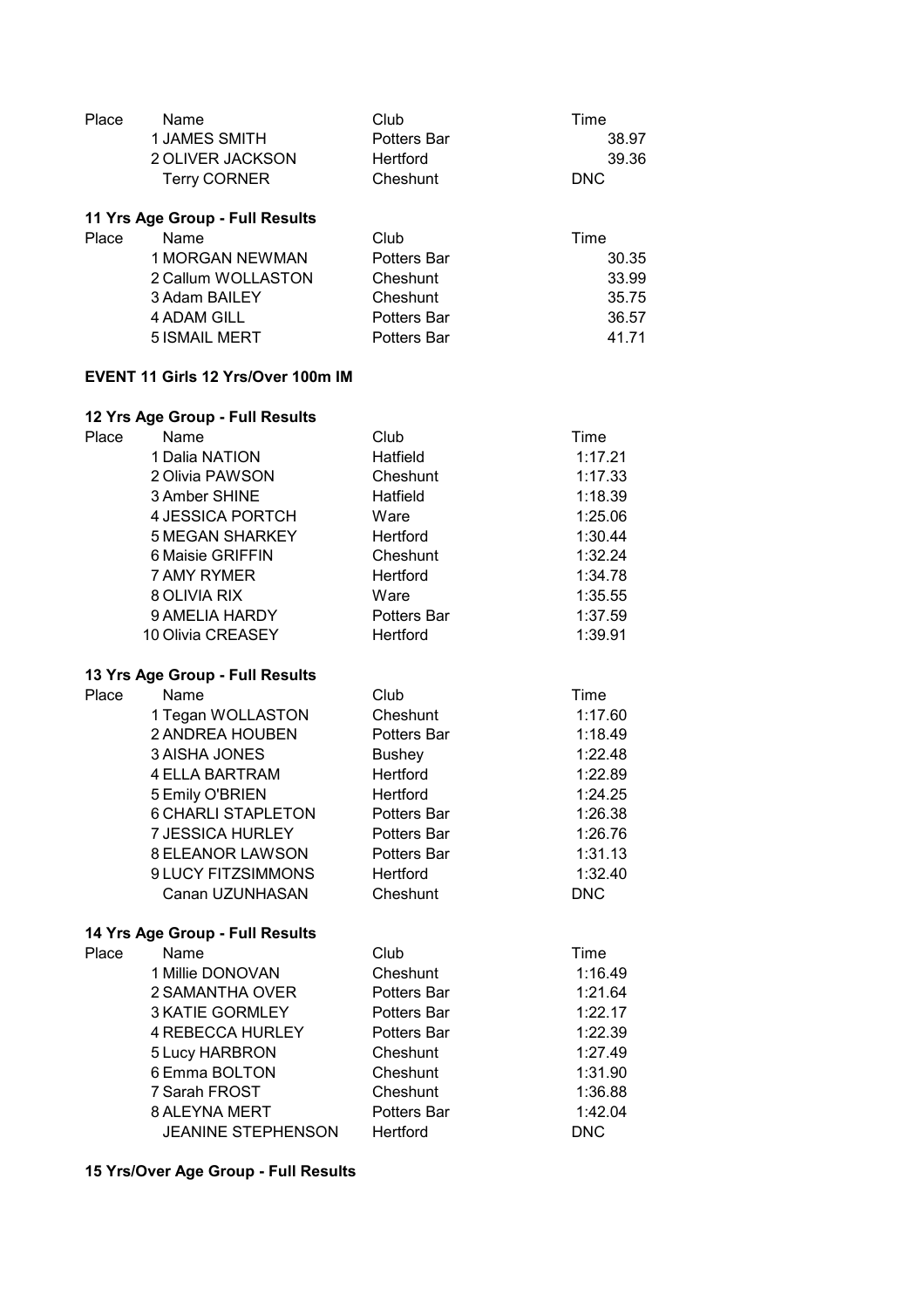| Place | Name<br><b>1 ASHLEY RANSOME</b><br>2 Sarah O'BRIEN<br>3 Amy RIDDICK<br>4 KEZIA BROWN<br><b>5 CHARLOTTE BOTT</b><br>6 Niamh GORMLEY<br>7 Sarah CUTTS<br><b>8 ELEANOR YONG</b> | Club<br>Hertford<br>Hertford<br>Cheshunt<br><b>Bushey</b><br><b>STEVENAGE</b><br>Potters Bar<br>Cheshunt<br>POTTERS BAR | Time<br>1:16.38<br>1:18.27<br>1:18.40<br>1:23.91<br>1:24.36<br>1:27.01<br>1:31.29<br>1:34.01 |
|-------|------------------------------------------------------------------------------------------------------------------------------------------------------------------------------|-------------------------------------------------------------------------------------------------------------------------|----------------------------------------------------------------------------------------------|
|       | EVENT 12 Boys 12 Yrs/Over 100m IM                                                                                                                                            |                                                                                                                         |                                                                                              |
|       | 12 Yrs Age Group - Full Results                                                                                                                                              |                                                                                                                         |                                                                                              |
| Place | Name                                                                                                                                                                         | Club                                                                                                                    | Time                                                                                         |
|       | 1 DAVID SHIPMAN                                                                                                                                                              | Potters Bar                                                                                                             | 1:17.12                                                                                      |
|       | 2 WILLIAM CHARLES                                                                                                                                                            | Hertford                                                                                                                | 1:23.54                                                                                      |
|       | <b>3 ALEX AYRES</b>                                                                                                                                                          | Potters Bar                                                                                                             | 1:25.09                                                                                      |
|       | 4 MORGAN CORPORAL                                                                                                                                                            | <b>STEVENAGE</b>                                                                                                        | 1:25.51                                                                                      |
|       | <b>5 LUKE RAWLINSON</b>                                                                                                                                                      | Hertford                                                                                                                | 1:31.57                                                                                      |
|       | <b>6 JOSEF WHEELER</b>                                                                                                                                                       | Potters Bar                                                                                                             | 1:32.74                                                                                      |
|       | <b>STEPHEN CURLEY</b>                                                                                                                                                        | Potters Bar                                                                                                             | DQ FI-                                                                                       |
|       | 13 Yrs Age Group - Full Results                                                                                                                                              |                                                                                                                         |                                                                                              |
| Place | Name                                                                                                                                                                         | Club                                                                                                                    | Time                                                                                         |
|       | 1 Wallace WEST                                                                                                                                                               | Cheshunt                                                                                                                | 1:19.65                                                                                      |
|       | 2 JACK FAGAN                                                                                                                                                                 | <b>Bushey</b>                                                                                                           | 1:19.76                                                                                      |
|       | <b>3 JAMES SPENCE</b>                                                                                                                                                        | Potters Bar                                                                                                             | 1:27.54                                                                                      |
|       | <b>4 NICHOLAS FORMBY</b>                                                                                                                                                     | Potters Bar                                                                                                             | 1:27.86                                                                                      |
|       | Harry ROBINSON                                                                                                                                                               | Cheshunt                                                                                                                | <b>DNC</b>                                                                                   |
|       | Lewis POPE                                                                                                                                                                   | Cheshunt                                                                                                                | DQ T-                                                                                        |
|       | 14 Yrs Age Group - Full Results                                                                                                                                              |                                                                                                                         |                                                                                              |
| Place | Name                                                                                                                                                                         | Club                                                                                                                    | Time                                                                                         |
|       | <b>1 BEN RANSOME</b>                                                                                                                                                         | Hertford                                                                                                                | 1:06.63                                                                                      |
|       | 2 THILAN WALALLAWITA                                                                                                                                                         | Potters Bar                                                                                                             | 1:14.86                                                                                      |
|       | <b>3 MATTHEW MCPHERSON</b>                                                                                                                                                   | <b>STEVENAGE</b>                                                                                                        | 1:15.61                                                                                      |
|       | 4 DANIEL HOOD                                                                                                                                                                | Hertford                                                                                                                | 1:18.34                                                                                      |
|       | <b>5 ELIOTT ZRIHEN</b>                                                                                                                                                       | <b>Bushey</b>                                                                                                           | 1:19.74                                                                                      |
|       | <b>6 OLIVER FORMBY</b>                                                                                                                                                       | Potters Bar                                                                                                             | 1:22.25                                                                                      |
|       | <b>HARRY YATES</b>                                                                                                                                                           | Hertford                                                                                                                | <b>DNC</b>                                                                                   |
|       | 15 Yrs/Over Age Group - Full Results                                                                                                                                         |                                                                                                                         |                                                                                              |
| Place | Name                                                                                                                                                                         | Club                                                                                                                    | Time                                                                                         |
|       | 1 TOBIE VAN ZWEITEN                                                                                                                                                          | <b>STEVENAGE</b>                                                                                                        | 1:05.87                                                                                      |
|       | 2 Rhys SHORT                                                                                                                                                                 | Hatfield                                                                                                                | 1:08.78                                                                                      |
|       | 3 Liam NUGENT                                                                                                                                                                | Cheshunt                                                                                                                | 1:09.56                                                                                      |
|       | 4 JON LUKE SUMMERFIELD                                                                                                                                                       | <b>Bushey</b>                                                                                                           | 1:10.40                                                                                      |
|       | <b>5 CHARLES SINCLAIR</b>                                                                                                                                                    | Ware                                                                                                                    | 1:12.07                                                                                      |
|       | <b>6 ELLIOTT BENSON</b>                                                                                                                                                      | Ware                                                                                                                    | 1:13.88                                                                                      |
|       | 7 Ryan RANGER                                                                                                                                                                | Cheshunt                                                                                                                | 1:14.77                                                                                      |
|       | 8 Samuel FAGG                                                                                                                                                                | Cheshunt                                                                                                                | 1:18.90                                                                                      |
|       | James DUKE-SMITH                                                                                                                                                             | Cheshunt                                                                                                                | <b>DNC</b>                                                                                   |
|       | <b>LEIF THOMAS</b>                                                                                                                                                           | <b>STEVENAGE</b>                                                                                                        | DQ FI-                                                                                       |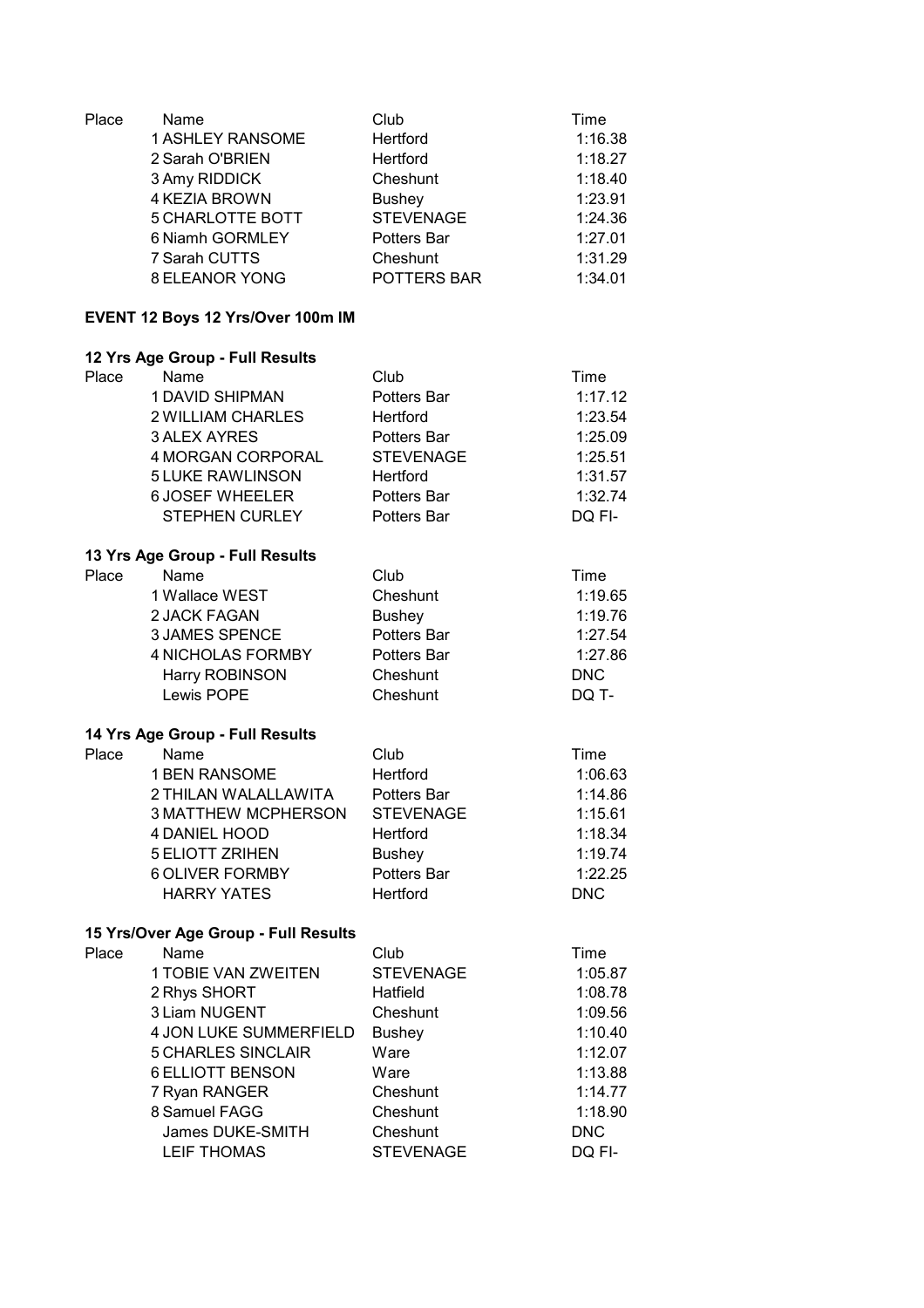## **EVENT 13 Girls 11 Yrs/Under 50m Butterfly**

| Place | Name<br><b>1 LILY MERRETT</b>                   | Club<br>Hertford     | Time<br>44.81  |
|-------|-------------------------------------------------|----------------------|----------------|
|       | 2 NATASHA GIUDICE                               | Potters Bar          | 54.15          |
|       | 3 LAURA JONES                                   | <b>Bushey</b>        | 57.03          |
|       | <b>4 ABIGAIL RYMER</b>                          | Hertford             | 59.98          |
|       | <b>ALARA AYYILDIZ</b>                           | Potters Bar          | <b>DNC</b>     |
|       | <b>EMILY RUMLEY</b>                             | Stevenage            | DQ SL-         |
|       | Valerie MANGAR                                  | Cheshunt             | DQ T-          |
|       | 10 Yrs Age Group - Full Results                 |                      |                |
| Place | Name                                            | Club                 | Time           |
|       | 1 Grace KING                                    | Hertford             | 39.44          |
|       | 2 FAYE BERRY                                    | Ware                 | 40.64          |
|       | 3 OLIVIA SEAL                                   | Potters Bar          | 42.57          |
|       | 4 RAQUIM COPORAL                                | <b>STEVENAGE</b>     | 45.81          |
|       | <b>5 HANNAH MCPHERSON</b>                       | Stevenage            | 47.62          |
|       | <b>6 HARRIET NEWMAN</b>                         | Potters Bar          | 53.19          |
|       | 7 Ellie CLARK                                   | Cheshunt             | 53.74          |
|       | 8 Courtney ABRAHAMS<br><b>CIARA LYNCH</b>       | Cheshunt<br>Hertford | 56.7<br>DQ ST- |
|       |                                                 |                      |                |
|       | 11 Yrs Age Group - Full Results                 |                      |                |
| Place | Name                                            | Club                 | Time           |
|       | 1 Emily SOUTH                                   | Cheshunt             | 40.5           |
|       | 2 CHARLOTTE WATSON                              | <b>Bushey</b>        | 40.99          |
|       | 3 MADELEINE FORMBY                              | <b>Potters Bar</b>   | 41.8           |
|       | 4 Alara NORTON                                  | Cheshunt             | 42.61          |
|       | <b>5 MADDY SMITH</b>                            | Hertford             | 42.96          |
|       | 6 Megan POPE                                    | Cheshunt             | 44.69          |
|       | 7 Courtney BURKE                                | Cheshunt             | 45.1           |
|       | 8 Holly ATKINS<br>9 SCARLETT SINCLAIR           | Cheshunt             | 45.85          |
|       |                                                 | Ware                 | 52.04          |
|       | FRANCESCA PLATTEN                               | <b>STEVENAGE</b>     | DQ SL-         |
|       | <b>EVENT 14 Boys 11 Yrs/Under 50m Butterfly</b> |                      |                |
|       | 09 Yrs Age Group - Full Results                 |                      |                |
| Place | Name                                            | Club                 | Time           |
|       | <b>1 JOE RUMLEY</b>                             | <b>STEVENAGE</b>     | 52.45          |
|       | 2 ZANE BATT                                     | Cheshunt             | 56.74          |
|       | <b>ALFIE FRANCIS</b>                            | Potters Bar          | <b>DNC</b>     |
|       | 10 Yrs Age Group - Full Results                 |                      |                |
| Place | Name                                            | Club                 | Time           |
|       | 1 OLIVER JACKSON                                | Hertford             | 44.1           |
|       | 2 JAMES SMITH                                   | <b>Potters Bar</b>   | 47.77          |
|       | <b>Terry CORNER</b>                             | Cheshunt             | <b>DNC</b>     |
|       | 11 Yrs Age Group - Full Results                 |                      |                |
| Place | Name                                            | Club                 | Time           |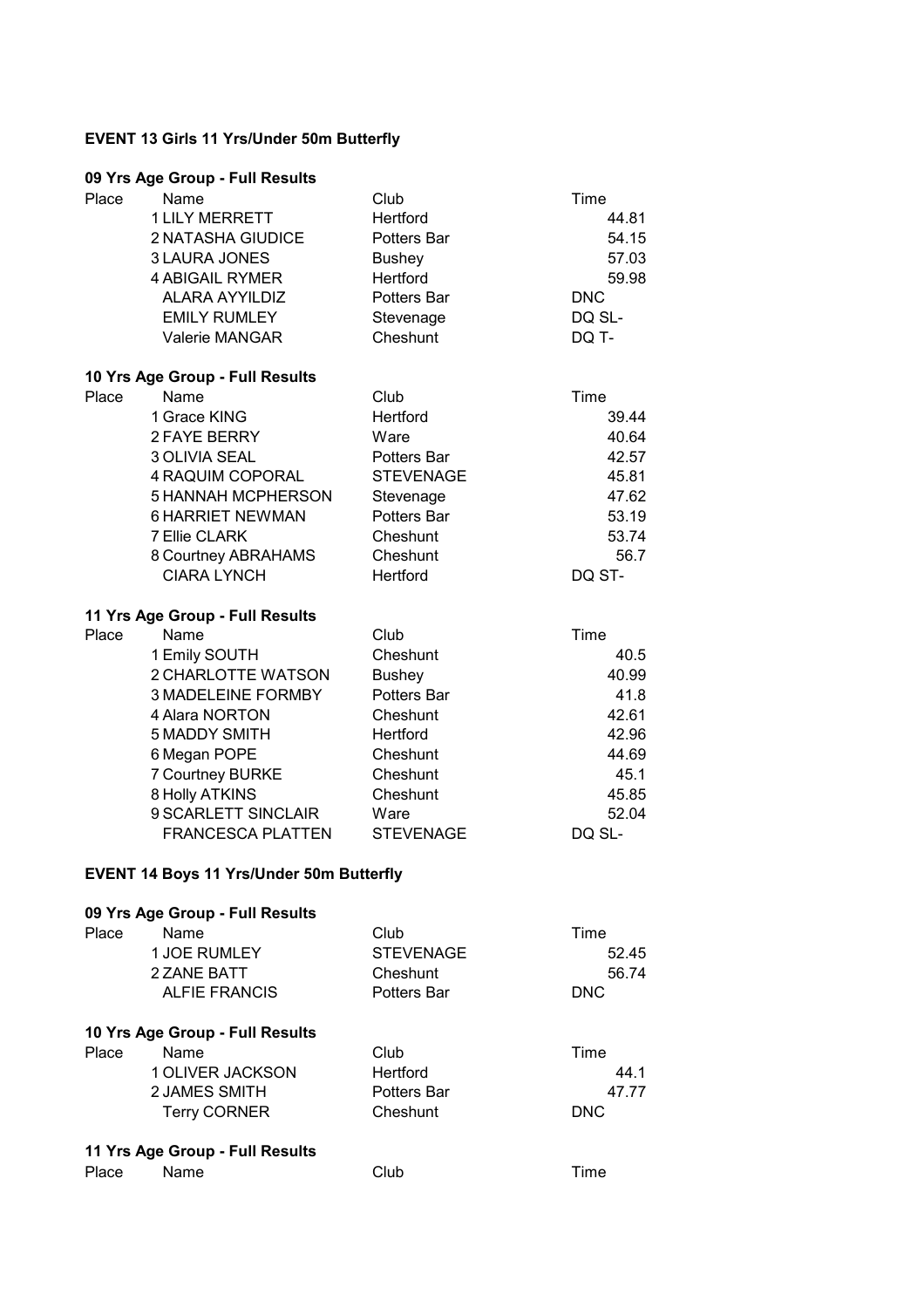| 1 MORGAN NEWMAN    | <b>Potters Bar</b> | 34.61  |
|--------------------|--------------------|--------|
| 2 Callum WOLLASTON | Cheshunt           | 36.24  |
| 3 MICHAEL SIM      | <b>Hertford</b>    | 40.69  |
| <b>ISMAIL MERT</b> | <b>Potters Bar</b> | DO SL- |

## **EVENT 15 Girls 12 Yrs/Over 100m Backstroke**

## **12 Yrs Age Group - Full Results**

| Place | Name                                 | Club               | Time       |
|-------|--------------------------------------|--------------------|------------|
|       | 1 Olivia PAWSON                      | Cheshunt           | 1:14.20    |
|       | 2 Amber SHINE                        | Hatfield           | 1:16.07    |
|       | <b>3 VICTORIA POPE</b>               | <b>Bushey</b>      | 1:20.85    |
|       | 4 HOLLY BOTT                         | <b>STEVENAGE</b>   | 1:27.34    |
|       | <b>5 JESSICA PORTCH</b>              | Ware               | 1:29.02    |
|       | <b>6 AMY RYMER</b>                   | Hertford           | 1:31.30    |
|       | 7 MEGAN SHARKEY                      | Hertford           | 1:31.40    |
|       | 8 OLIVIA RIX                         | Ware               | 1:34.27    |
|       | 9 Maisie GRIFFIN                     | Cheshunt           | 1:38.14    |
|       | Dalia NATION                         | Hatfield           | <b>DNC</b> |
|       | 13 Yrs Age Group - Full Results      |                    |            |
| Place | Name                                 | Club               | Time       |
|       | 1 Tegan WOLLASTON                    | Cheshunt           | 1:20.49    |
|       | <b>2 EMILIA SOMERS</b>               | Hertford           | 1:23.89    |
|       | <b>3 AISHA JONES</b>                 | <b>Bushey</b>      | 1:25.70    |
|       | <b>4 CHIARA BROWN</b>                | <b>Bushey</b>      | 1:36.06    |
|       | 5 CLAUDIA HAWKINS                    | Potters Bar        | 1:37.50    |
|       | <b>ELEANOR LAWSON</b>                | <b>Potters Bar</b> | <b>DNC</b> |
|       | 14 Yrs Age Group - Full Results      |                    |            |
| Place | Name                                 | Club               | Time       |
|       | <b>1 SOPHIE RAWLINSON</b>            | <b>Hertford</b>    | 1:20.44    |
|       | 2 Millie DONOVAN                     | Cheshunt           | 1:20.91    |
|       | 3 SAMANTHA OVER                      | Potters Bar        | 1:22.94    |
|       | 4 Lucy HARBRON                       | Cheshunt           | 1:24.75    |
|       | 5 Emma BOLTON                        | Cheshunt           | 1:33.10    |
|       | 6 Sarah FROST                        | Cheshunt           | 1:43.47    |
|       | <b>JEANINE STEPHENSON</b>            | Hertford           | <b>DNC</b> |
|       | 15 Yrs/Over Age Group - Full Results |                    |            |
| Place | Name                                 | Club               | Time       |
|       | 1 EMMA EAGLAND                       | <b>STEVENAGE</b>   | 1:18.49    |
|       | 2 Evangeline MILLAR                  | Hertford           | 1:20.92    |
|       | <b>3 NICOLIEN VAN ZWIETEN</b>        | <b>STEVENAGE</b>   | 1:21.78    |

| 3 NICOLIEN VAN ZWIETEN | SIEVENAGE          | 1:21.78 |
|------------------------|--------------------|---------|
| 4 Amy RIDDICK          | Cheshunt           | 1:21.94 |
| 5 KEZIA BROWN          | <b>Bushev</b>      | 1:27.28 |
| 6 Sarah CUTTS          | Cheshunt           | 1:34.36 |
| 7 ELEANOR YONG         | <b>POTTERS BAR</b> | 1:34.98 |
|                        |                    |         |

## **EVENT 16 Boys 12 Yrs/Over 100m Backstroke**

| Place | Name              | Club     | Time    |
|-------|-------------------|----------|---------|
|       | 1 WILLIAM CHARLES | Hertford | 1:24.76 |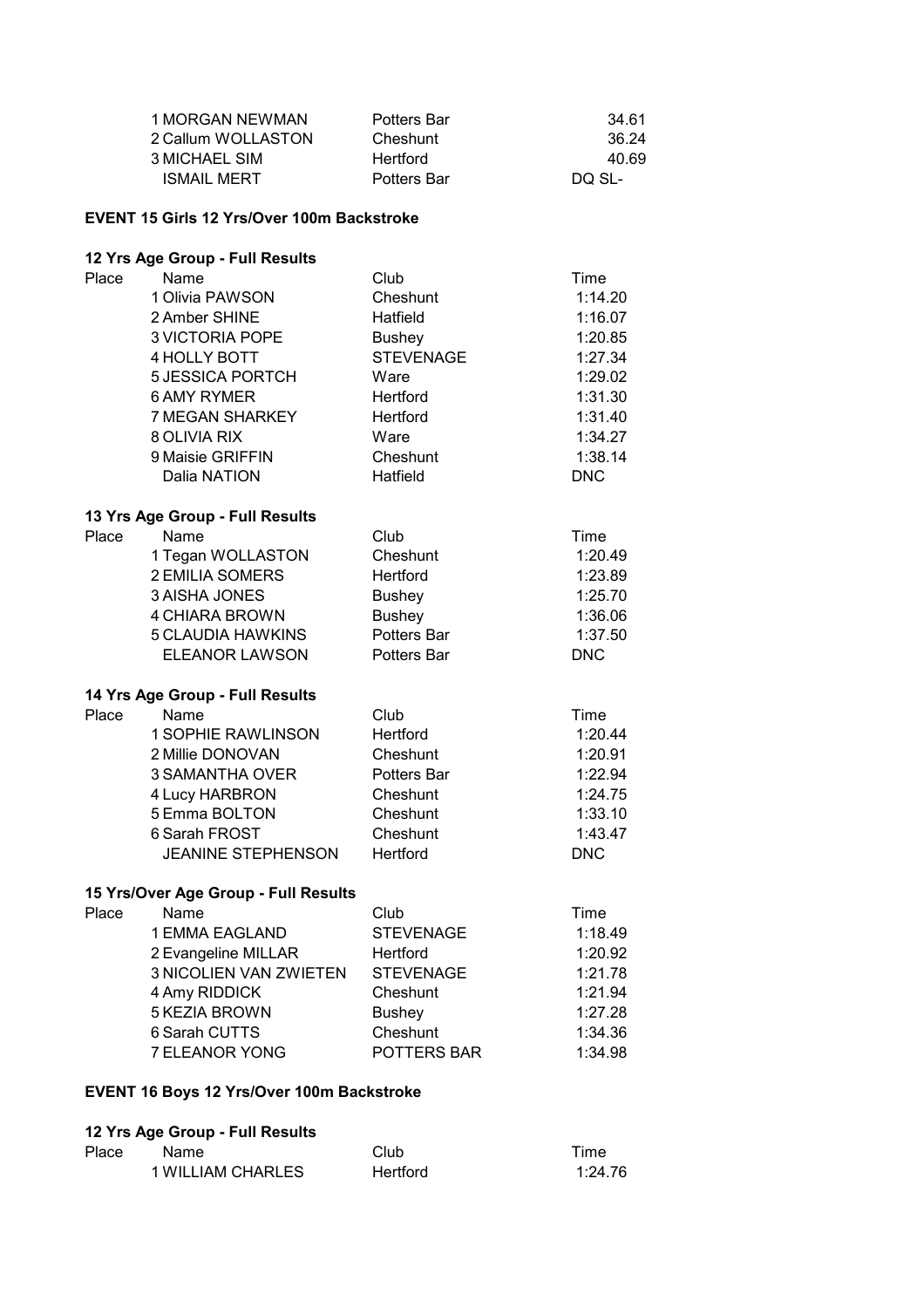|       | 2 MORGAN CORPORAL<br>3 Daniel LUSH<br>4 LUKE RAWLINSON<br><b>5 JOSEF WHEELER</b><br><b>6 STEPHEN CURLEY</b><br><b>JACK HIGGINS</b><br><b>ALEX AYRES</b> | <b>STEVENAGE</b><br>Cheshunt<br>Hertford<br>Potters Bar<br>Potters Bar<br>Potters Bar<br>Potters Bar | 1:26.19<br>1:28.68<br>1:34.80<br>1:35.96<br>1:38.29<br><b>DNC</b><br>DQ T- |
|-------|---------------------------------------------------------------------------------------------------------------------------------------------------------|------------------------------------------------------------------------------------------------------|----------------------------------------------------------------------------|
|       | 13 Yrs Age Group - Full Results                                                                                                                         |                                                                                                      |                                                                            |
| Place | Name                                                                                                                                                    | Club                                                                                                 | Time                                                                       |
|       | 1 Wallace WEST                                                                                                                                          | Cheshunt                                                                                             | 1:16.51                                                                    |
|       | 2 JACK FAGAN                                                                                                                                            | <b>Bushey</b>                                                                                        | 1:19.50                                                                    |
|       | <b>3 JAMES SPENCE</b>                                                                                                                                   | Potters Bar                                                                                          | 1:23.41                                                                    |
|       | 14 Yrs Age Group - Full Results                                                                                                                         |                                                                                                      |                                                                            |
| Place | Name                                                                                                                                                    | Club                                                                                                 | Time                                                                       |
|       | <b>1 BEN RANSOME</b>                                                                                                                                    | Hertford                                                                                             | 1:07.37                                                                    |
|       | 2 DANIEL HOOD                                                                                                                                           | Hertford                                                                                             | 1:14.67                                                                    |
|       | <b>3 MATTHEW MCPHERSON</b>                                                                                                                              | <b>STEVENAGE</b>                                                                                     | 1:15.86                                                                    |
|       | <b>4 LIAM EAGLAND</b>                                                                                                                                   | <b>STEVENAGE</b>                                                                                     | 1:20.67                                                                    |
|       | <b>5 ELIOTT ZRIHEN</b>                                                                                                                                  | <b>Bushey</b>                                                                                        | 1:20.87                                                                    |
|       | <b>HARRY YATES</b>                                                                                                                                      | <b>Hertford</b>                                                                                      | <b>DNC</b>                                                                 |
|       | 15 Yrs/Over Age Group - Full Results                                                                                                                    |                                                                                                      |                                                                            |
| Place | Name                                                                                                                                                    | Club                                                                                                 | Time                                                                       |
|       | 1 Rhys SHORT                                                                                                                                            | Hatfield                                                                                             | 1:08.50                                                                    |
|       | 2 LEIF THOMAS                                                                                                                                           | <b>STEVENAGE</b>                                                                                     | 1:10.46                                                                    |
|       | <b>3 CHARLES SINCLAIR</b>                                                                                                                               | Ware                                                                                                 | 1:12.82                                                                    |
|       | 4 JON LUKE SUMMERFIELD                                                                                                                                  | <b>Bushey</b>                                                                                        | 1:15.24                                                                    |
|       | <b>5 PHILIP MURPHY</b>                                                                                                                                  | Hertford                                                                                             | 1:19.29                                                                    |
|       | <b>ELLIOTT BENSON</b>                                                                                                                                   | Ware                                                                                                 | <b>DNC</b>                                                                 |
|       | James DUKE-SMITH                                                                                                                                        | Cheshunt                                                                                             | <b>DNC</b>                                                                 |
|       | <b>EVENT 17 Girls 11 Yrs/Under 50m Breaststroke</b>                                                                                                     |                                                                                                      |                                                                            |
|       | 09 Yrs Age Group - Full Results                                                                                                                         |                                                                                                      |                                                                            |
| Place | Name                                                                                                                                                    | Club                                                                                                 | Time                                                                       |
|       | 1 JESSICA WOODWARD                                                                                                                                      | POTTERS BAR                                                                                          | 51.66                                                                      |
|       | 2 Amy BISHOP                                                                                                                                            | Hertford                                                                                             | 53.61                                                                      |
|       | <b>3 EVIE WATSON</b>                                                                                                                                    | <b>Bushey</b>                                                                                        | 55.53                                                                      |
|       | <b>4 DAISY CREASEY</b>                                                                                                                                  | Hertford                                                                                             | 56.41                                                                      |
|       | <b>5 NATASHA GIUDICE</b>                                                                                                                                | Potters Bar                                                                                          | 57.96                                                                      |
|       | <b>6 LAURA JONES</b>                                                                                                                                    | <b>Bushey</b>                                                                                        | 1:01.84                                                                    |
|       | 7 VICTORIA CURLEY                                                                                                                                       | Potters Bar                                                                                          | 1:02.56                                                                    |

| 10 Yrs Age Group - Full Results |      |      |      |  |
|---------------------------------|------|------|------|--|
| Place                           | Name | Club | Time |  |

8 EMILY RUMLEY Stevenage 1:04.82 9 ABIGAIL RYMER
Hertford
1:06.06 10 Valerie MANGAR Cheshunt 1:06.20 ALARA AYYILDIZ Potters Bar DNC Lily HARBRON Cheshunt DQ SL-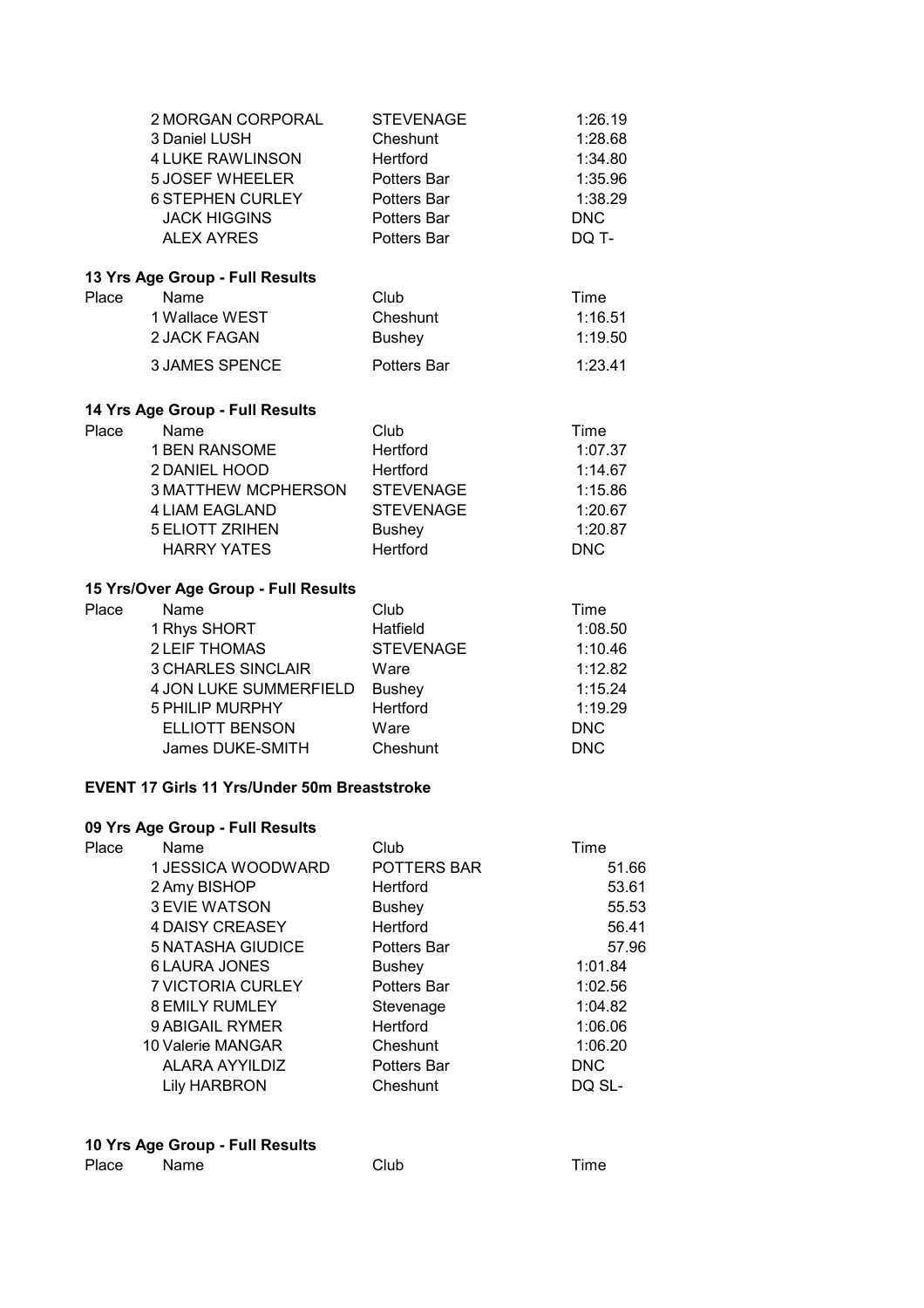| 1 RAQUIM COPORAL        | <b>STEVENAGE</b>   | 49.08 |
|-------------------------|--------------------|-------|
| 2 Grace KING            | Hertford           | 49.49 |
| 3 Emily LUSH            | Cheshunt           | 50.95 |
| 4 ANNA SHIPMAN          | <b>Potters Bar</b> | 51.49 |
| <b>5 HARRIET NEWMAN</b> | Potters Bar        | 52.76 |
| 6 Courtney ABRAHAMS     | Cheshunt           | 53.79 |
| 7 OLIVIA SEAL           | Potters Bar        | 54.29 |
| 8 Ellie CLARK           | Cheshunt           | 57.72 |
|                         |                    |       |

## **11 Yrs Age Group - Full Results**

| Place | Name                        | Club             | Time       |
|-------|-----------------------------|------------------|------------|
|       | 1 Emily SOUTH               | Cheshunt         | 42.6       |
|       | 2 Alara NORTON              | Cheshunt         | 45.29      |
|       | 3 Megan POPE                | Cheshunt         | 46.52      |
|       | 4 CHARLOTTE WATSON          | <b>Bushey</b>    | 47.42      |
|       | <b>5 MADELEINE FORMBY</b>   | Potters Bar      | 47.69      |
|       | <b>6 Courtney BURKE</b>     | Cheshunt         | 47.87      |
|       | 7 MADDY SMITH               | Hertford         | 49.31      |
|       | 8 Holly ATKINS              | Cheshunt         | 49.46      |
|       | 9 FRANCESCA PLATTEN         | <b>STEVENAGE</b> | 54.4       |
|       | 10 Lily CLARKE              | Cheshunt         | 56.01      |
|       | <b>11 SCARLETT SINCLAIR</b> | Ware             | 58.69      |
|       | <b>MOLLY FRANCIS</b>        | Hertford         | <b>DNC</b> |
|       |                             |                  |            |

### **EVENT 18 Boys 11 Yrs/Under 50m Breaststroke**

### **09 Yrs Age Group - Full Results**

| Place | Name                 | Club               | Time   |
|-------|----------------------|--------------------|--------|
|       | 1 JAMES POPE         | <b>Bushev</b>      | 57.72  |
|       | 2 JOE RUMLEY         | STEVENAGE          | 59.54  |
|       | <b>ALFIE FRANCIS</b> | <b>Potters Bar</b> | DNC.   |
|       | <b>ZANE BATT</b>     | Cheshunt           | DO SL- |

#### **10 Yrs Age Group - Full Results**

| Place | Name             | Club               | Time  |
|-------|------------------|--------------------|-------|
|       | 1 OLIVER JACKSON | Hertford           | 53.91 |
|       | 2 JAMES SMITH    | <b>Potters Bar</b> | 57.07 |

# **11 Yrs Age Group - Full Results**

| Place | Name                  | Club               | Time       |
|-------|-----------------------|--------------------|------------|
|       | 1 MORGAN NEWMAN       | <b>Potters Bar</b> | 39.77      |
|       | 2 MICHAEL SIM         | <b>Hertford</b>    | 48.85      |
|       | 3 Callum WOLLASTON    | Cheshunt           | 50.5       |
|       | <b>GREGORY HURLEY</b> | Potters Bar        | <b>DNC</b> |
|       | <b>ISMAIL MERT</b>    | <b>Potters Bar</b> | DQ T-      |

### **EVENT 19 Girls 12 Yrs/Over 100m Freestyle**

| Place | Name            | Club             | Time    |
|-------|-----------------|------------------|---------|
|       | 1 Amber SHINE   | Hatfield         | 1:05.49 |
|       | 2 Dalia NATION  | Hatfield         | 1:05.56 |
|       | 3 Olivia PAWSON | Cheshunt         | 1:06.98 |
|       | 4 LAURA COPPING | <b>STEVENAGE</b> | 1:09.88 |
|       |                 |                  |         |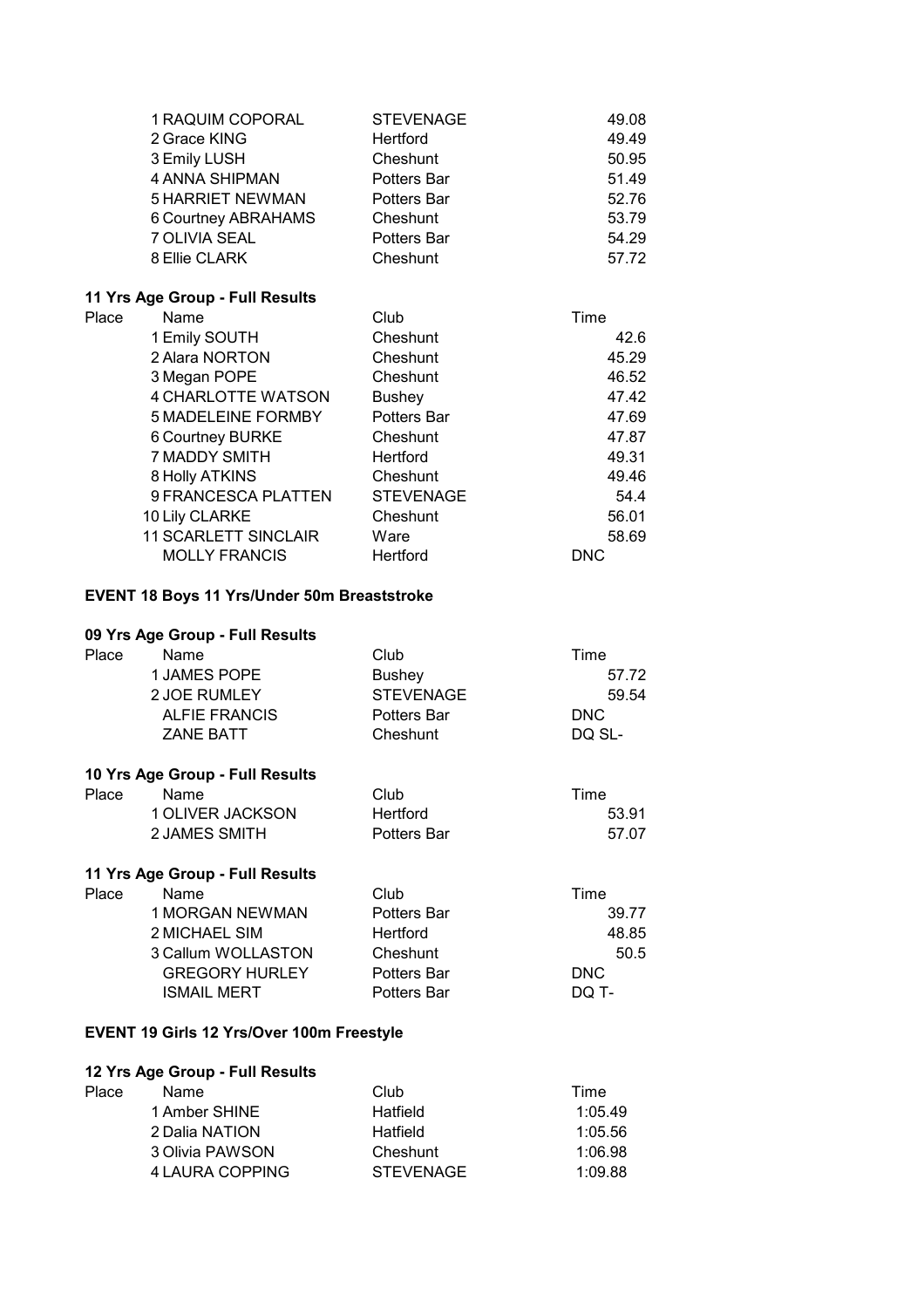|       | 5 VICTORIA POPE<br><b>6 JESSICA PORTCH</b><br>7 MEGAN SHARKEY<br>8 Maisie GRIFFIN<br>9 AMELIA HARDY<br>10 Olivia CREASEY<br>11 AMY RYMER<br>12 OLIVIA RIX<br><b>HOLLY BOTT</b> | <b>Bushey</b><br>Ware<br><b>Hertford</b><br>Cheshunt<br>Potters Bar<br>Hertford<br>Hertford<br>Ware<br><b>STEVENAGE</b> | 1:11.26<br>1:15.59<br>1:20.38<br>1:23.29<br>1:24.76<br>1:26.78<br>1:27.10<br>1:31.27<br>DQ ST- |
|-------|--------------------------------------------------------------------------------------------------------------------------------------------------------------------------------|-------------------------------------------------------------------------------------------------------------------------|------------------------------------------------------------------------------------------------|
|       | 13 Yrs Age Group - Full Results                                                                                                                                                |                                                                                                                         |                                                                                                |
| Place | Name                                                                                                                                                                           | Club                                                                                                                    | Time                                                                                           |
|       | 1 Tegan WOLLASTON                                                                                                                                                              | Cheshunt                                                                                                                | 1:06.70                                                                                        |
|       | 2 ANDREA HOUBEN                                                                                                                                                                | Potters Bar                                                                                                             | 1:08.41                                                                                        |
|       | <b>3 AISHA JONES</b>                                                                                                                                                           | <b>Bushey</b>                                                                                                           | 1:11.02                                                                                        |
|       | <b>4 EMILIA SOMERS</b>                                                                                                                                                         | Hertford                                                                                                                | 1:13.24                                                                                        |
|       | <b>5 JESSICA HURLEY</b>                                                                                                                                                        | Potters Bar                                                                                                             | 1:14.76                                                                                        |
|       | <b>6 LUCY FITZSIMMONS</b>                                                                                                                                                      | Hertford                                                                                                                | 1:17.33                                                                                        |
|       | 7 ELEANOR LAWSON                                                                                                                                                               | Potters Bar                                                                                                             | 1:18.63                                                                                        |
|       | 8 Emily O'BRIEN                                                                                                                                                                | Hertford                                                                                                                | 1:19.57                                                                                        |
|       | 9 CLAUDIA HAWKINS                                                                                                                                                              | Potters Bar                                                                                                             | 1:20.40                                                                                        |
|       | 10 CHIARA BROWN<br>Canan UZUNHASAN                                                                                                                                             | <b>Bushey</b><br>Cheshunt                                                                                               | 1:23.24<br><b>DNC</b>                                                                          |
|       |                                                                                                                                                                                |                                                                                                                         |                                                                                                |
|       | 14 Yrs Age Group - Full Results                                                                                                                                                |                                                                                                                         |                                                                                                |
| Place | Name                                                                                                                                                                           | Club                                                                                                                    | Time                                                                                           |
|       | 1 Millie DONOVAN                                                                                                                                                               | Cheshunt                                                                                                                | 1:05.35                                                                                        |
|       | 2 SAMANTHA OVER                                                                                                                                                                | Potters Bar                                                                                                             | 1:08.35                                                                                        |
|       | 3 REBECCA HURLEY                                                                                                                                                               | Potters Bar                                                                                                             | 1:10.49                                                                                        |
|       | <b>4 SOPHIE RAWLINSON</b>                                                                                                                                                      | Hertford                                                                                                                | 1:10.94                                                                                        |
|       | <b>5 KATIE GORMLEY</b>                                                                                                                                                         | Potters Bar                                                                                                             | 1:11.90                                                                                        |
|       | 6 Lucy HARBRON                                                                                                                                                                 | Cheshunt                                                                                                                | 1:17.35                                                                                        |
|       | 7 Sarah FROST                                                                                                                                                                  | Cheshunt                                                                                                                | 1:28.54                                                                                        |
|       | 8 ALEYNA MERT                                                                                                                                                                  | Potters Bar                                                                                                             | 1:29.46                                                                                        |
|       | JEANINE STEPHENSON                                                                                                                                                             | Hertford                                                                                                                | <b>DNC</b>                                                                                     |
|       | 15 Yrs/Over Age Group - Full Results                                                                                                                                           |                                                                                                                         |                                                                                                |
| Place | Name                                                                                                                                                                           | Club                                                                                                                    | Time                                                                                           |
|       | <b>1 ASHLEY RANSOME</b>                                                                                                                                                        | <b>Hertford</b>                                                                                                         | 1:06.47                                                                                        |
|       | 2 Amy RIDDICK                                                                                                                                                                  | Cheshunt                                                                                                                | 1:06.54                                                                                        |
|       | <b>3 EMMA EAGLAND</b>                                                                                                                                                          | <b>STEVENAGE</b>                                                                                                        | 1:06.59                                                                                        |
|       | <b>4 BETH FITZSIMMONS</b>                                                                                                                                                      | <b>Hertford</b>                                                                                                         | 1:07.90                                                                                        |
|       | 5 Sarah O'BRIEN                                                                                                                                                                | Hertford                                                                                                                | 1:08.01                                                                                        |
|       | <b>6 SAMANTHA BURT</b>                                                                                                                                                         | <b>Potters Bar</b>                                                                                                      | 1:09.06                                                                                        |
|       | 7 NICOLIEN VAN ZWIETEN                                                                                                                                                         | <b>STEVENAGE</b>                                                                                                        | 1:11.63                                                                                        |
|       | 8 Evangeline MILLAR                                                                                                                                                            | Hertford                                                                                                                | 1:13.06                                                                                        |
|       | 9 KEZIA BROWN                                                                                                                                                                  | <b>Bushey</b>                                                                                                           | 1:14.18                                                                                        |
|       | 10 Sarah CUTTS                                                                                                                                                                 | Cheshunt                                                                                                                | 1:18.16                                                                                        |
|       | <b>11 ELEANOR YONG</b>                                                                                                                                                         | POTTERS BAR                                                                                                             | 1:18.74                                                                                        |
|       |                                                                                                                                                                                |                                                                                                                         |                                                                                                |

## **EVENT 20 Boys 12 Yrs/Over 100m Freestyle**

| Place | Name | Club | Time |
|-------|------|------|------|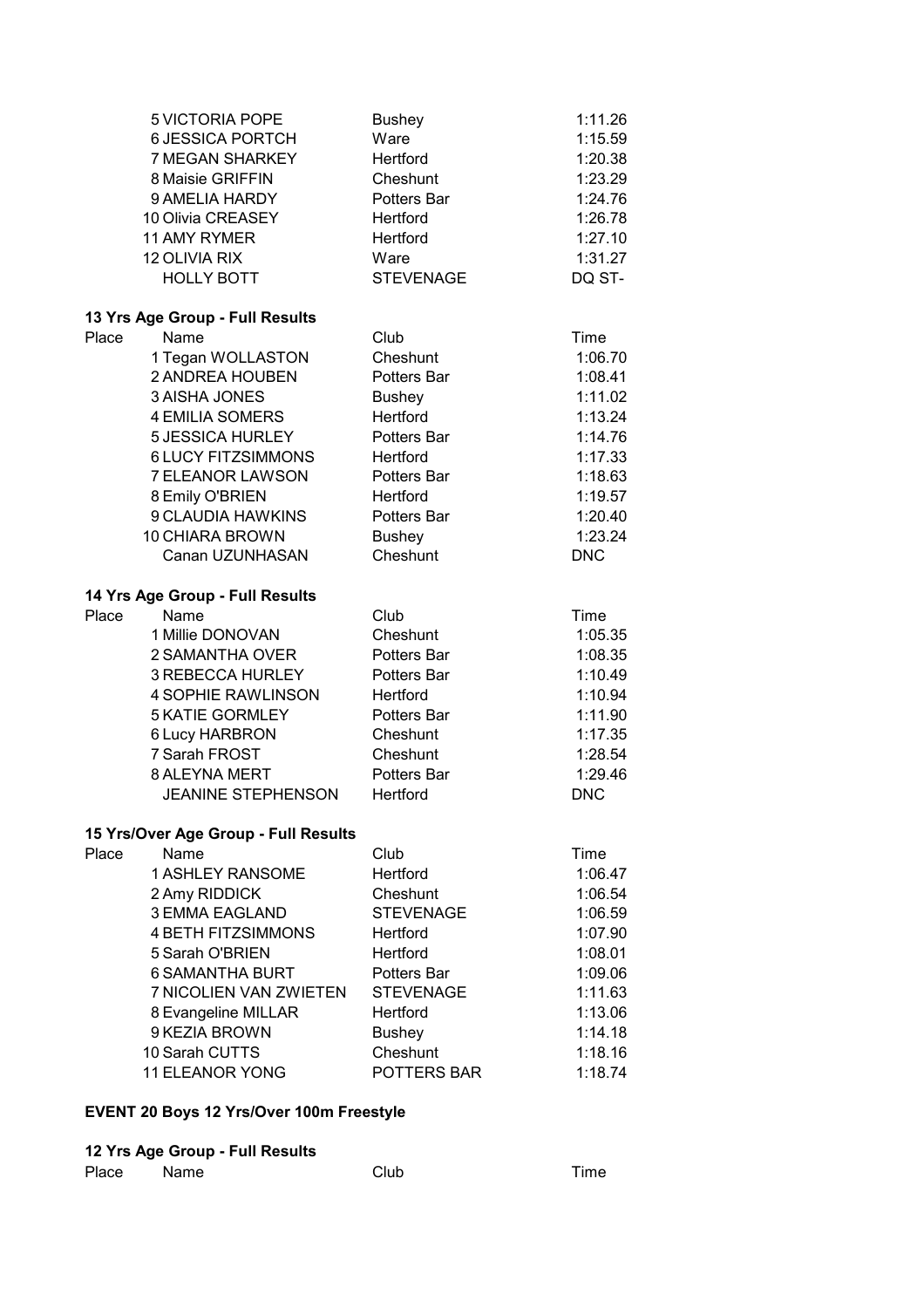|       | <b>1 DAVID SHIPMAN</b>               | Potters Bar      | 1:05.26    |
|-------|--------------------------------------|------------------|------------|
|       | 2 Daniel LUSH                        | Cheshunt         | 1:11.96    |
|       | <b>3 WILLIAM CHARLES</b>             | Hertford         | 1:13.92    |
|       | 4 MORGAN CORPORAL                    | <b>STEVENAGE</b> | 1:14.31    |
|       | <b>5 ALEX AYRES</b>                  | Potters Bar      | 1:17.45    |
|       | <b>6 JOSEF WHEELER</b>               | Potters Bar      | 1:18.64    |
|       | <b>7 LUKE RAWLINSON</b>              | Hertford         | 1:23.14    |
|       | <b>8 STEPHEN CURLEY</b>              | Potters Bar      | 1:24.19    |
|       | <b>JACK HIGGINS</b>                  | Potters Bar      | <b>DNC</b> |
|       | 13 Yrs Age Group - Full Results      |                  |            |
| Place | Name                                 | Club             | Time       |
|       | 1 Lewis POPE                         | Cheshunt         | 1:05.30    |
|       | 2 Wallace WEST                       | Cheshunt         | 1:11.76    |
|       | <b>3 JACK FAGAN</b>                  | <b>Bushey</b>    | 1:13.92    |
|       | 4 NICHOLAS FORMBY                    | Potters Bar      | 1:15.79    |
|       | <b>5 JAMES SPENCE</b>                | Potters Bar      | 1:19.01    |
|       | Harry ROBINSON                       | Cheshunt         | <b>DNC</b> |
|       | 14 Yrs Age Group - Full Results      |                  |            |
| Place | Name                                 | Club             | Time       |
|       | 1 BEN RANSOME                        | Hertford         | 58.99      |
|       | 2 DANIEL HOOD                        | Hertford         | 1:03.24    |
|       | 3 THILAN WALALLAWITA                 | Potters Bar      | 1:03.30    |
|       | <b>4 MATTHEW MCPHERSON</b>           | <b>STEVENAGE</b> | 1:03.57    |
|       | 5 KAYWON ALEKASIR                    | Potters Bar      | 1:07.75    |
|       | <b>6 OLIVER FORMBY</b>               | Potters Bar      | 1:08.49    |
|       | <b>7 LIAM EAGLAND</b>                | <b>STEVENAGE</b> | 1:10.64    |
|       | <b>8 ELIOTT ZRIHEN</b>               | <b>Bushey</b>    | 1:13.83    |
|       | 15 Yrs/Over Age Group - Full Results |                  |            |
| Place | Name                                 | Club             | Time       |
|       | <b>1 TOBIE VAN ZWEITEN</b>           | <b>STEVENAGE</b> | 56.91      |
|       | 2 Liam NUGENT                        | Cheshunt         | 58.62      |
|       | 3 Rhys SHORT                         | Hatfield         | 59.28      |
|       | <b>4 CHARLES SINCLAIR</b>            | Ware             | 1:00.32    |
|       | 5 JON LUKE SUMMERFIELD               | <b>Bushey</b>    | 1:01.33    |
|       | <b>6 LEIF THOMAS</b>                 | <b>STEVENAGE</b> | 1:01.47    |
|       | 7 ARYAN ALEKASIR                     | Potters Bar      | 1:02.11    |
|       | 8 Samuel FAGG                        | Cheshunt         | 1:03.91    |
|       | 9 Ryan RANGER                        | Cheshunt         | 1:04.88    |
|       | <b>10 ELLIOTT BENSON</b>             | Ware             | 1:05.49    |
|       | <b>11 PHILIP MURPHY</b>              | Hertford         | 1:05.74    |
|       | <b>JAMES AYRES</b>                   | Potters Bar      | <b>DNC</b> |
|       | James DUKE-SMITH                     | Cheshunt         | <b>DNC</b> |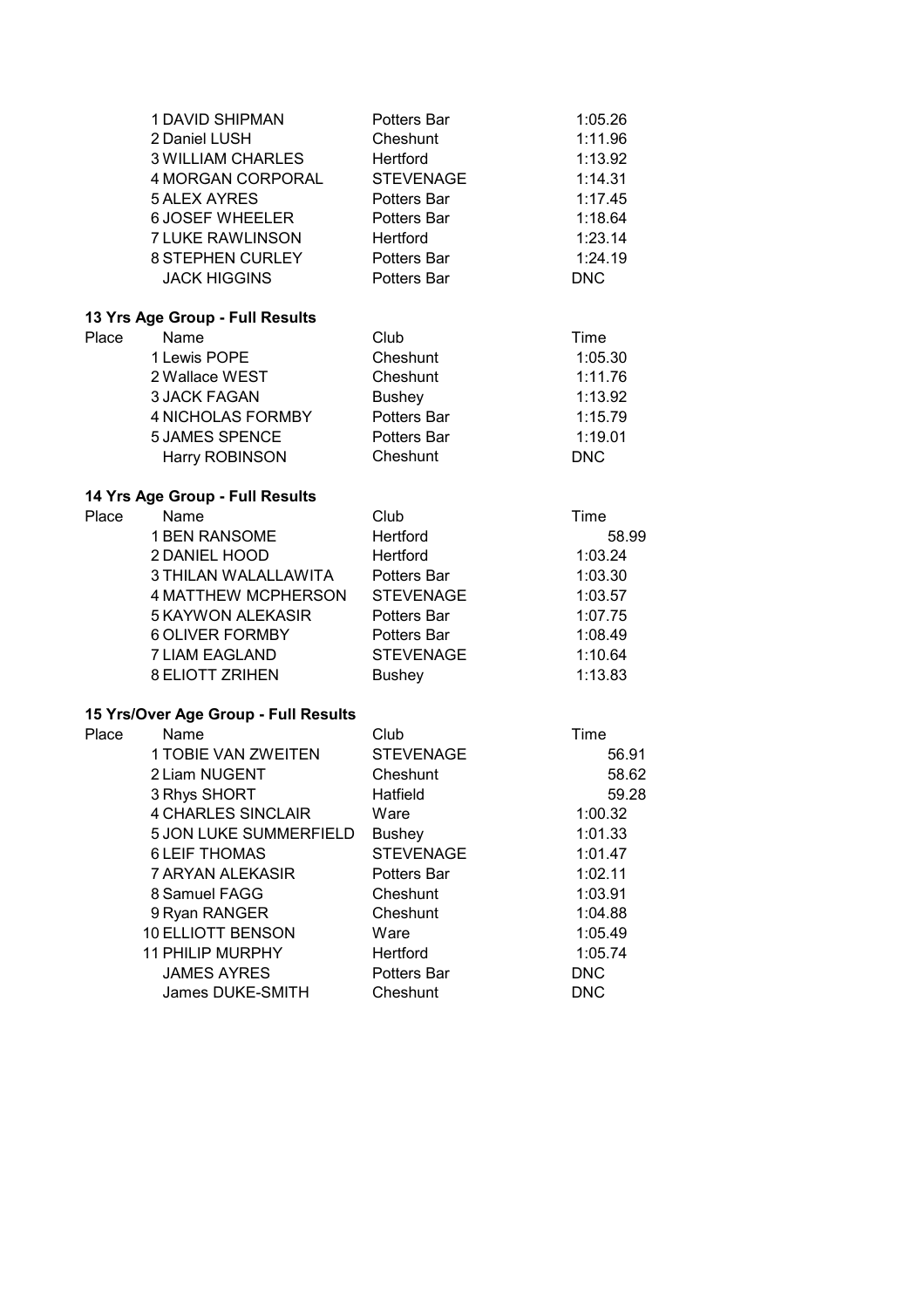| <b>FINA Pt</b> | 50    |
|----------------|-------|
| 212            | 46.47 |
| 156            | 51.69 |
| 131            | 52.27 |
| <b>FINA Pt</b> | 50    |
| 256            | 41.08 |
| 229            | 44.57 |
| 201            | 43.91 |
| 174            | 48.74 |
| 141            | 56    |
| 129            | 53.68 |
| <b>FINA Pt</b> | 50    |
| 321            | 40    |
| 307            | 39.09 |
| 298            | 39.66 |
| 284            | 39.58 |
| 264            | 41.3  |
| 263            | 44.57 |
| 257            | 44.54 |
| 238            | 44.88 |
| 230            | 44.34 |
| 221            | 44.58 |
| 217            | 45.47 |
| 188            | 45.44 |
| 160            | 52.7  |
| 143            | 51.08 |
| <b>FINA Pt</b> | 50    |
| 130            | 46.22 |
| 97             | 50.68 |
| <b>FINA Pt</b> | 50    |
| 142            | 42.46 |
| 137            | 44.09 |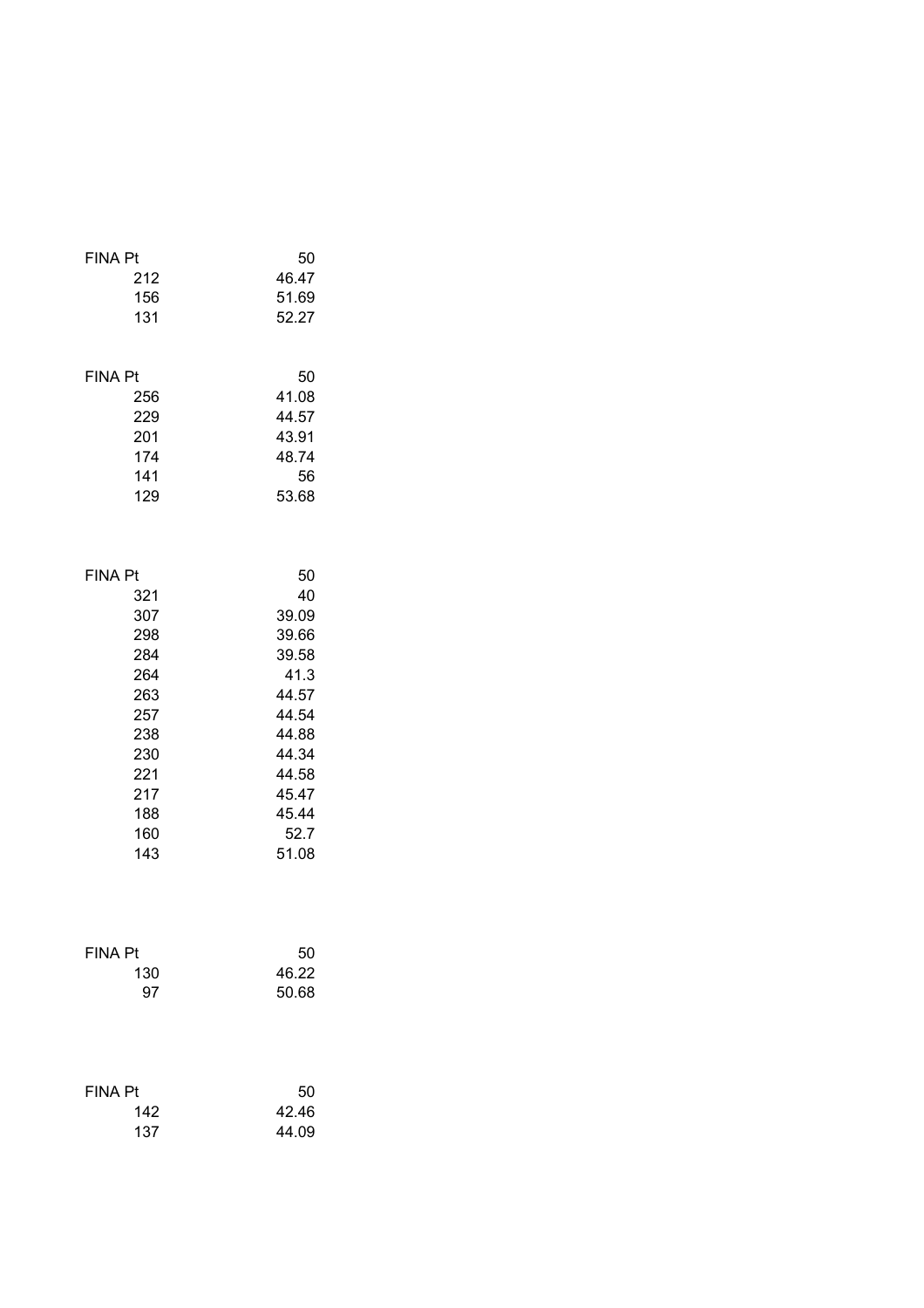| <b>FINA Pt</b> | 50    |
|----------------|-------|
| 294            | 36.29 |
| 198            | 38.08 |
| 183            | 41.92 |
| 153            | 46.26 |
| 148            | 43.66 |
| 101            | 53.59 |
| <b>FINA Pt</b> | 50    |
| 420            | 35.18 |
| 406            | 36.09 |
| 382            | 35.12 |
| 273            | 39.26 |
| 244            | 40.07 |
| 202            | 42.97 |
| 170            | 47.58 |
| <b>FINA Pt</b> | 50    |
| 381            | 37.06 |
| 360            | 36.43 |
| <b>FINA Pt</b> | 50    |
| 439            | 34.55 |
| 297            | 36.87 |
| 149            | 43.87 |
| <b>FINA Pt</b> | 50    |
| - 421          | 35.21 |
| 291            | 38.55 |
| 274            | 38.27 |
| 268            | 39.38 |
| 245            | 39.67 |
| 173            | 44.72 |
| <b>FINA Pt</b> | 50    |
| <b>FINA Pt</b> | 50    |
| 324            | 32.91 |
| 211            | 37.38 |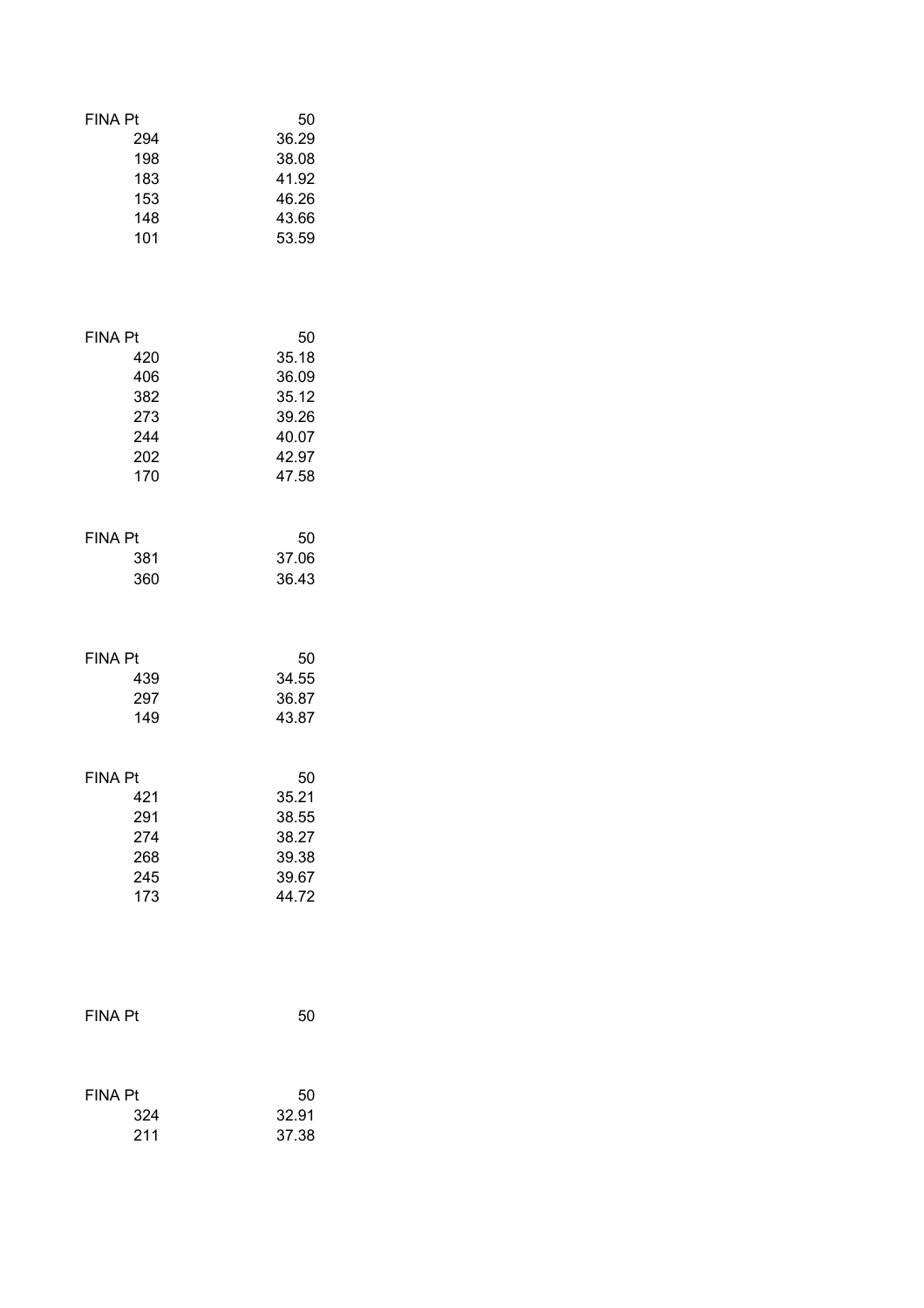| <b>FINA Pt</b> | 50    |
|----------------|-------|
| 357            | 31.34 |
| 250            | 35.31 |
| 198            | 39.12 |
|                |       |

| FINA Pt | 50    |
|---------|-------|
| 409     | 31.31 |
| 353     | 31.71 |
| 298     | 31.64 |
| 293     | 32.7  |

## FINA Pt

### FINA Pt

| 316 |
|-----|
| 278 |
| 273 |
| 244 |
| 227 |
| 213 |
| 204 |
| 202 |
| 199 |
|     |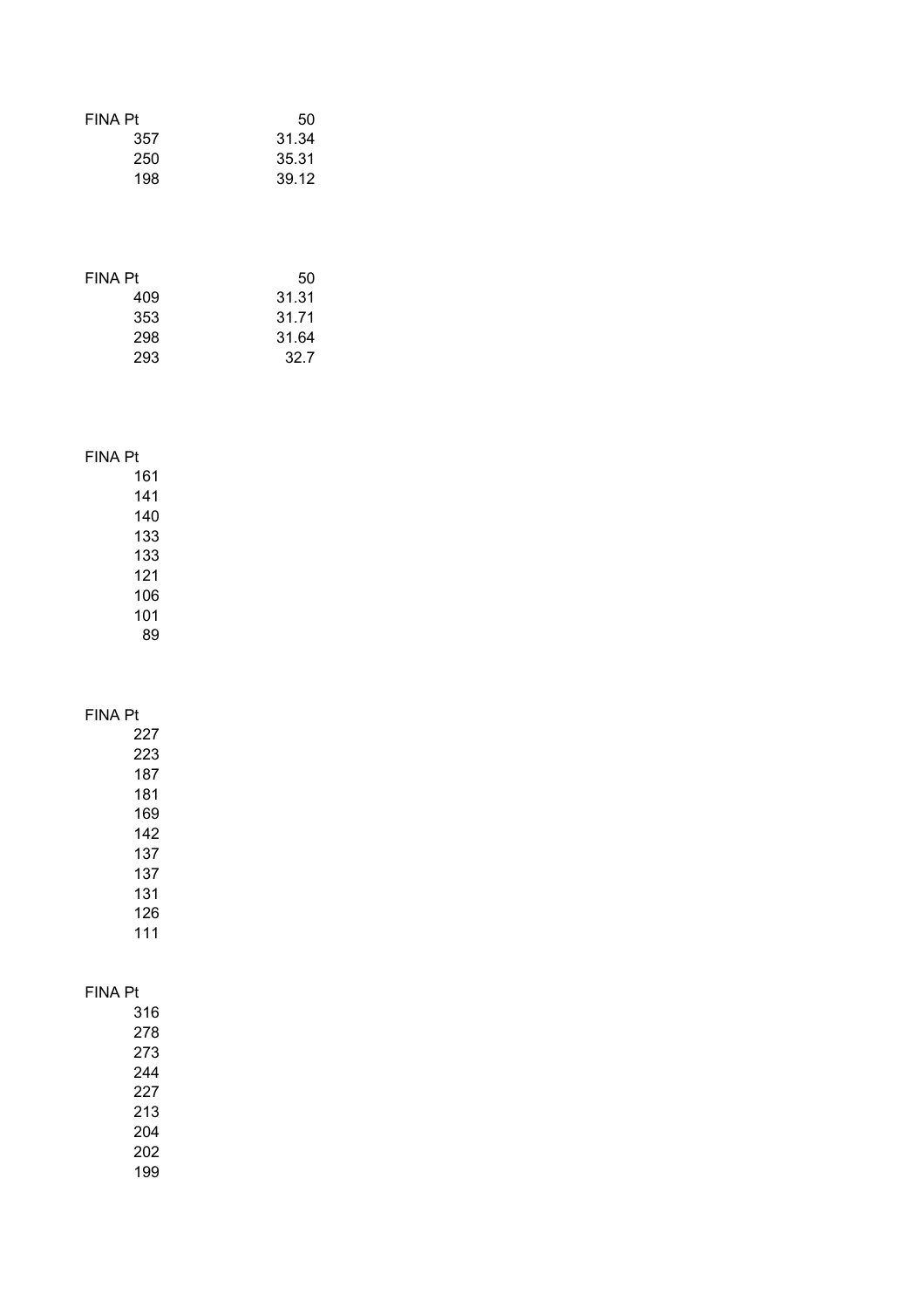| 198 |  |
|-----|--|
| 191 |  |
| 185 |  |
| 183 |  |
| 130 |  |

- 121 87
- 82 76

### FINA Pt

120 118

## FINA Pt

193 193 168

| FINA Pt | 50    |
|---------|-------|
| 427     | 40.07 |
| 335     | 43.16 |
| 326     | 43.77 |
| 299     | 45.19 |
| 259     | 46.12 |
| 253     | 46.09 |
| 186     | 51.12 |
| 185     | 50.54 |
| 185     | 53.23 |
| 179     | 51.3  |

| FINA Pt | 50    |
|---------|-------|
| 373     | 40.67 |
| 332     | 44.49 |
| 321     | 43.06 |
| 311     | 45.41 |
| 294     | 45.12 |
| 285     | 45.49 |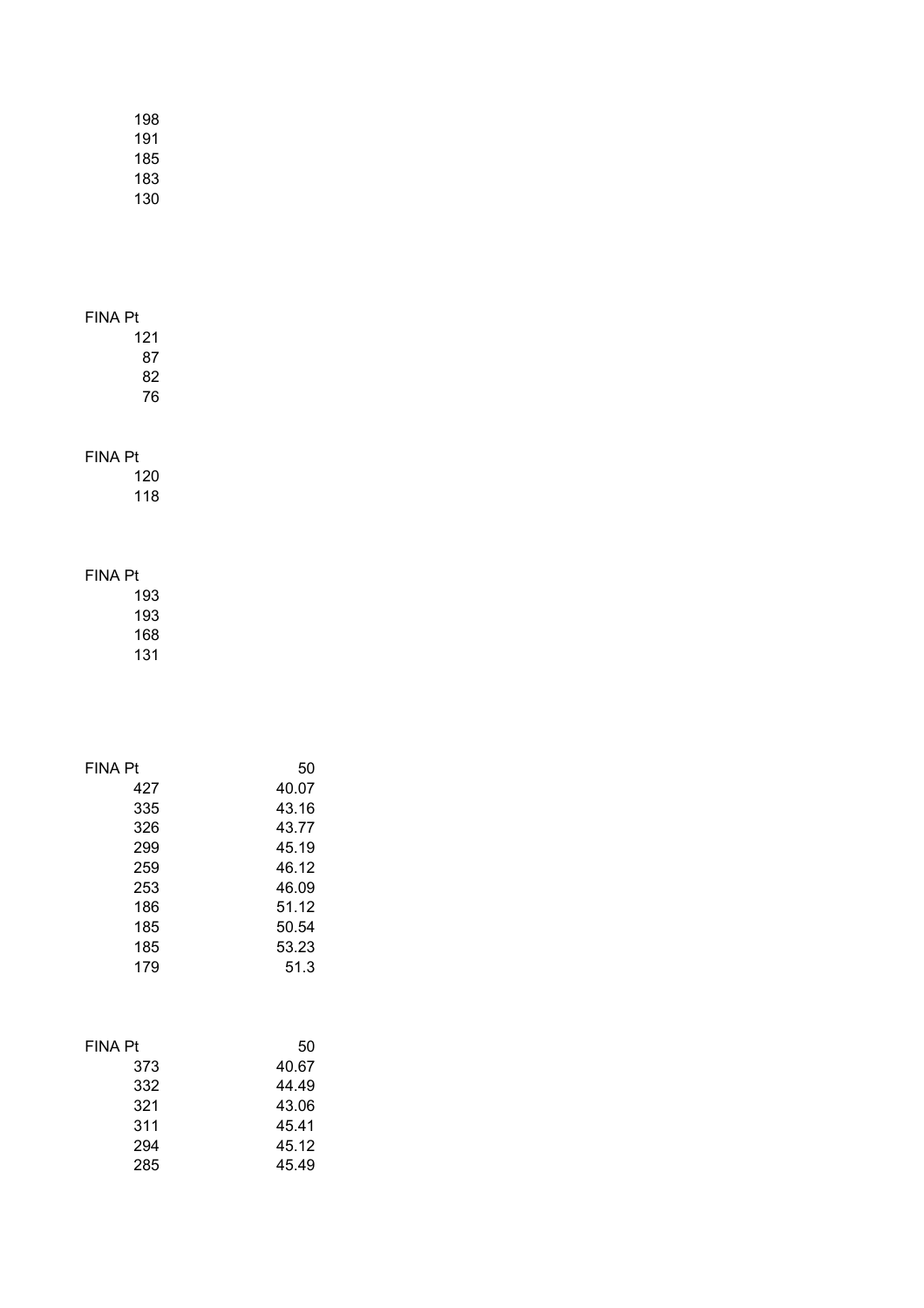| 285            | 46.22 |
|----------------|-------|
| 233            | 48.52 |
| <b>FINA Pt</b> | 50    |
| 361            | 41.76 |
| 267            | 46.3  |
| 252            | 46.67 |
| 195            | 49.34 |
| 160            | 56.06 |
| <b>FINA Pt</b> | 50    |
| 434            | 39.1  |
| 311            | 44.21 |
| 291            | 44.42 |
| 201            | 50.44 |
| <b>FINA Pt</b> | 50    |
| 240            | 42.69 |
| 239            | 45    |
| 206            | 43.99 |
| 186            | 45.03 |
| 168            | 48.02 |
| <b>FINA Pt</b> | 50    |
| 326            | 38.65 |
| 217            | 43.74 |
| 171            | 48.74 |
| <b>FINA Pt</b> | 50    |
| 378            | 36.49 |
| 277            | 40.21 |
| 227            | 42.68 |
| <b>FINA Pt</b> | 50    |
| 355            | 36.19 |
| 306            | 38.71 |
| 283            | 39.48 |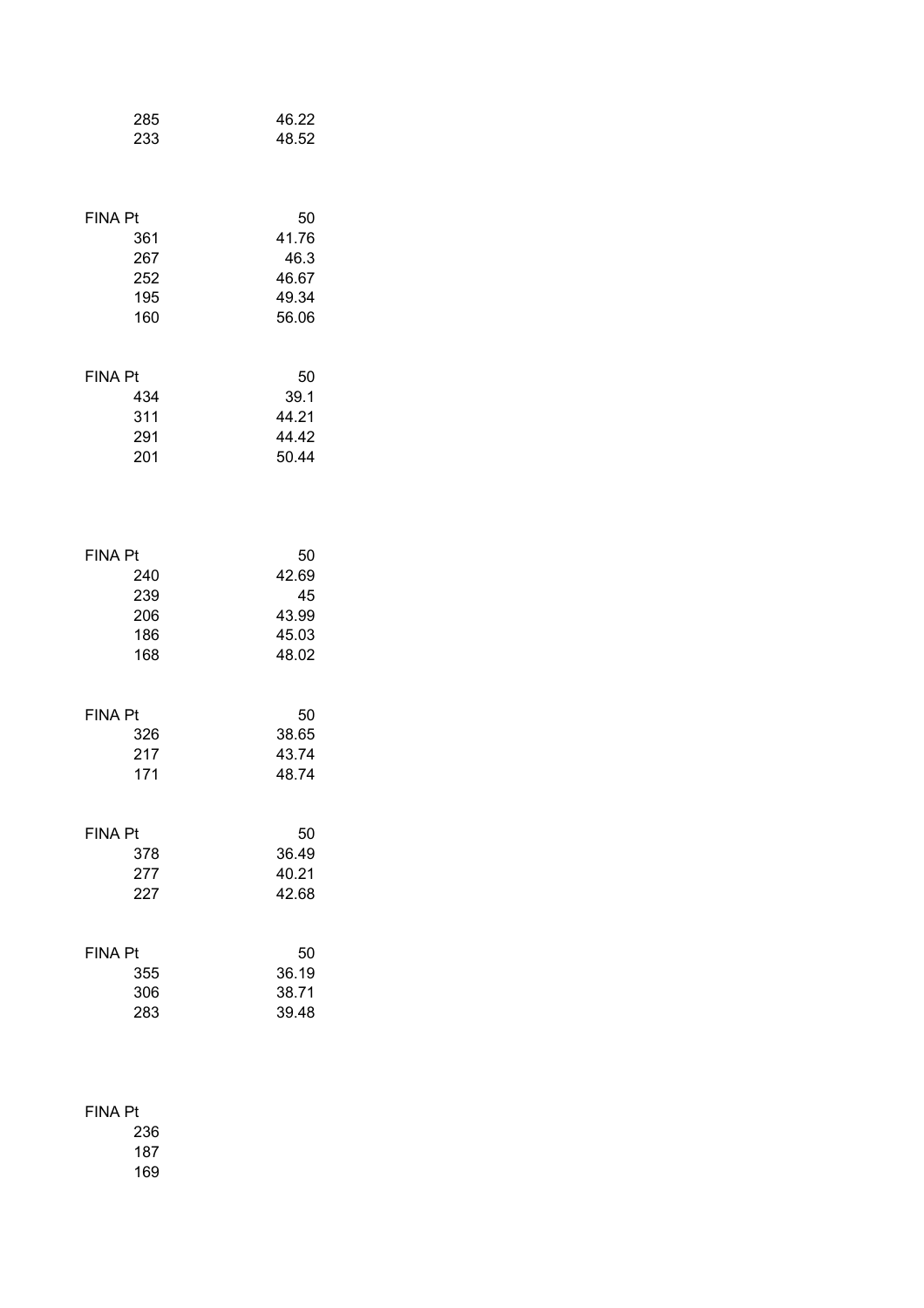## FINA Pt

#### FINA Pt

## FINA Pt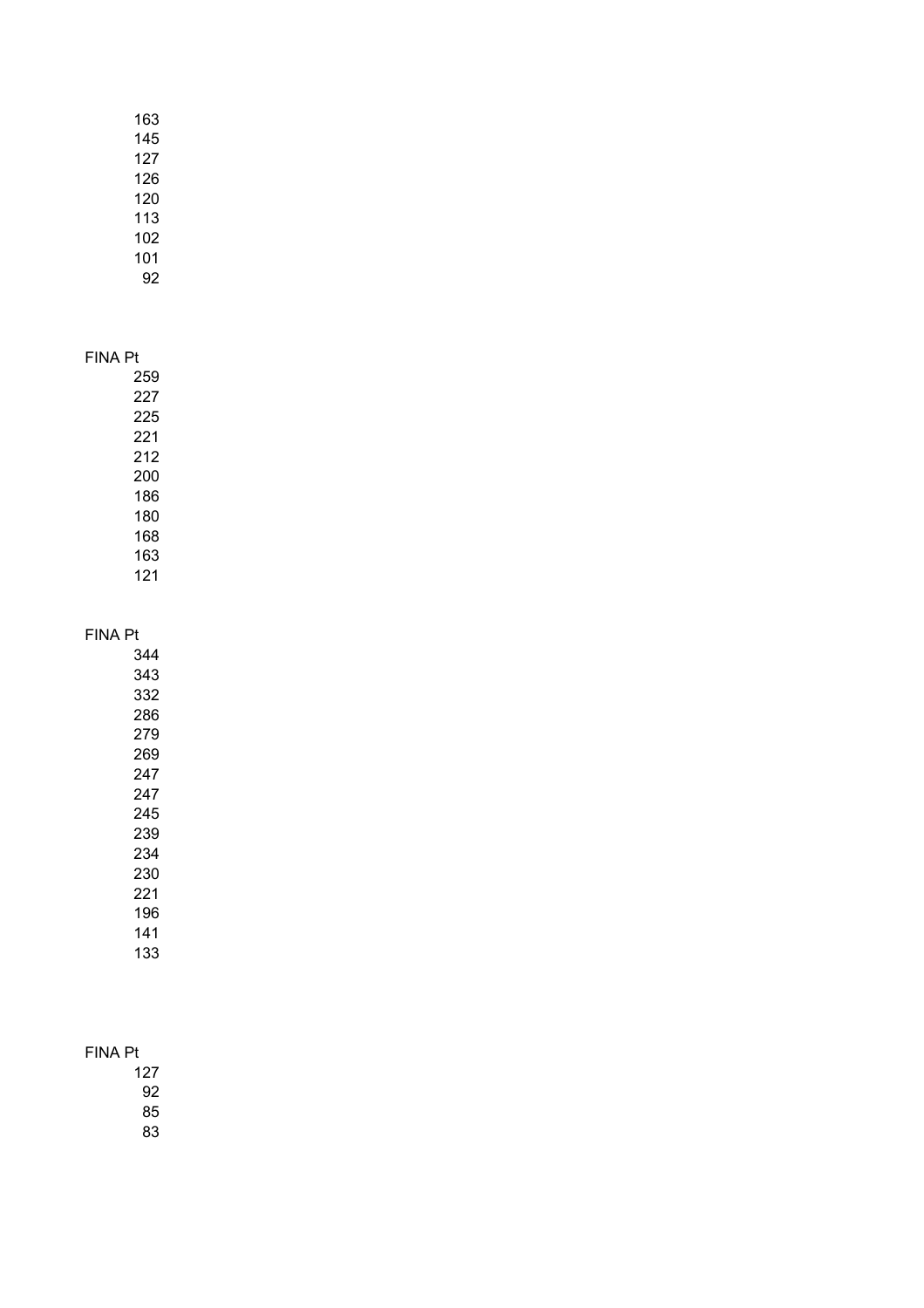141

137

## FINA Pt

| <b>FINA Pt</b> | 50    |
|----------------|-------|
| 418            | 36.58 |
| 416            |       |
| 399            | 35.53 |
| 312            | 41.33 |
| 260            | 43.52 |
| 245            | 42.16 |
| 226            | 43.03 |
| 220            | 45.95 |
| 207            | 46.17 |
| 193            | 49.98 |
|                |       |
| <b>FINA Pt</b> | 50    |
| 411            |       |
| 398            |       |
| 343            | 37.78 |
| 338            | 41.57 |
| 321            | 41.89 |
| 298            | 40.55 |
| 294            | 40.14 |
| 254            | 43.52 |
| 244            | 45.72 |
|                |       |
| <b>FINA Pt</b> | 50    |
| 430            |       |
| 353            | 37.5  |
| 346            | 39.17 |
| 344            | 37.58 |
| 287            | 39.97 |
| 248            | 43.06 |
| 211            | 44.29 |
| 181            | 48.35 |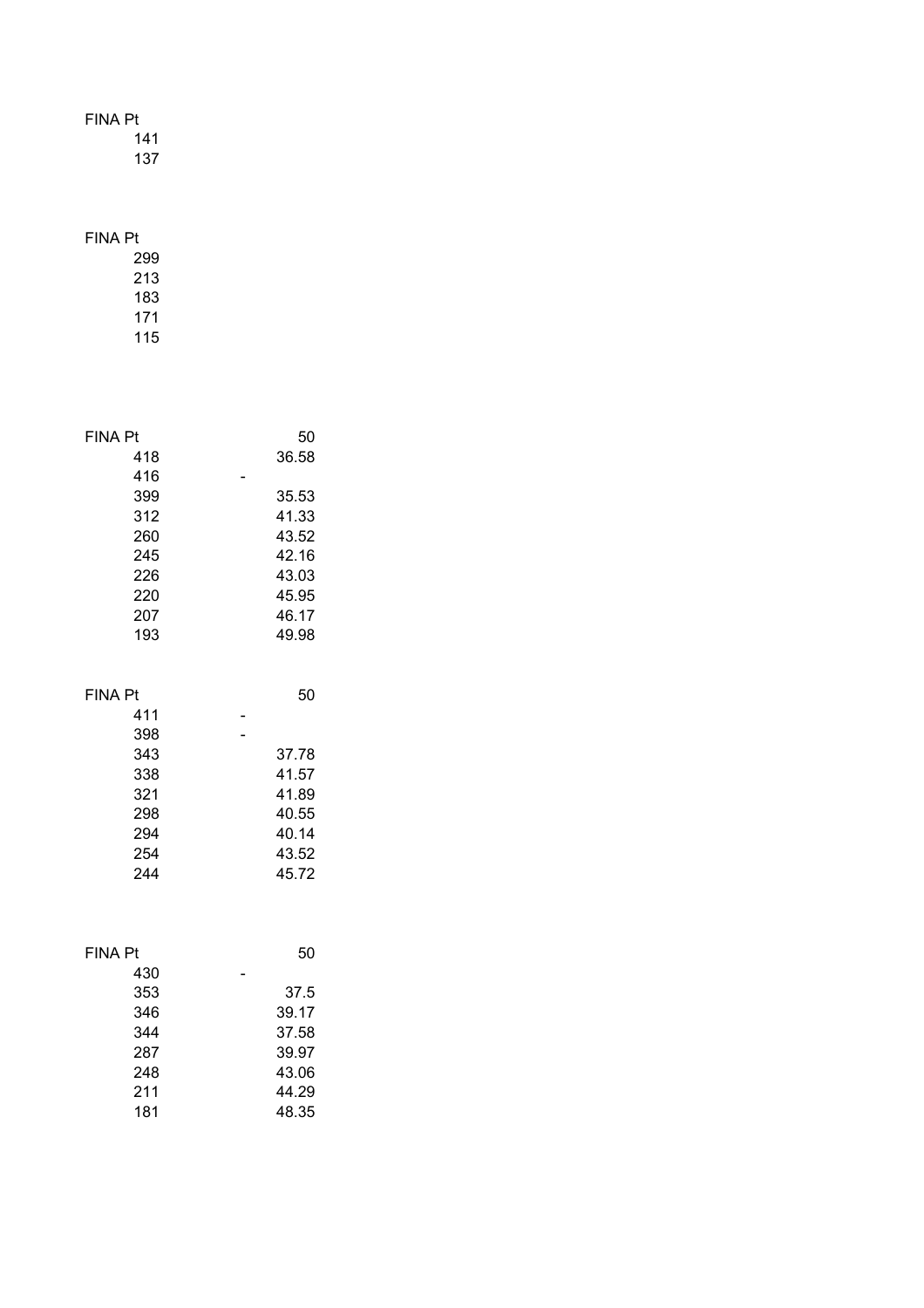| <b>FINA Pt</b><br>432                         | 50                                              |
|-----------------------------------------------|-------------------------------------------------|
| 401<br>399<br>325<br>320<br>292<br>253<br>231 | 36.9<br>39.8<br>40.51<br>41.82<br>43.49<br>43.3 |
| <b>FINA Pt</b>                                | 50                                              |
| 285                                           | 36.9                                            |
| 224                                           | 38.51                                           |
| 212                                           | 38.92                                           |
| 209                                           | 38.5                                            |
| 170                                           | 44.59                                           |
| 163                                           | 45.02                                           |
| <b>FINA Pt</b>                                | 50                                              |
| 258                                           | 36.72                                           |
| 257                                           | 36.85                                           |
| 194                                           | 40.52                                           |
| 192                                           | 44.5                                            |
| <b>FINA Pt</b>                                | 50                                              |
| 442                                           | 31.7                                            |
| 311                                           | 35.01                                           |
| 302                                           | 35.13                                           |
| 272                                           | 34.83                                           |
| 257                                           | 38.09                                           |
| 235                                           | 40.46                                           |
| <b>FINA Pt</b>                                | 50                                              |
| 457                                           | 30.07                                           |
| 401                                           | 31.74                                           |
| 388                                           | 31.81                                           |
| 374                                           | 33.08                                           |
| 349                                           | 32.67                                           |
| 324                                           | 34.21                                           |
| 312                                           | 35.29                                           |
| 266                                           | 36.73                                           |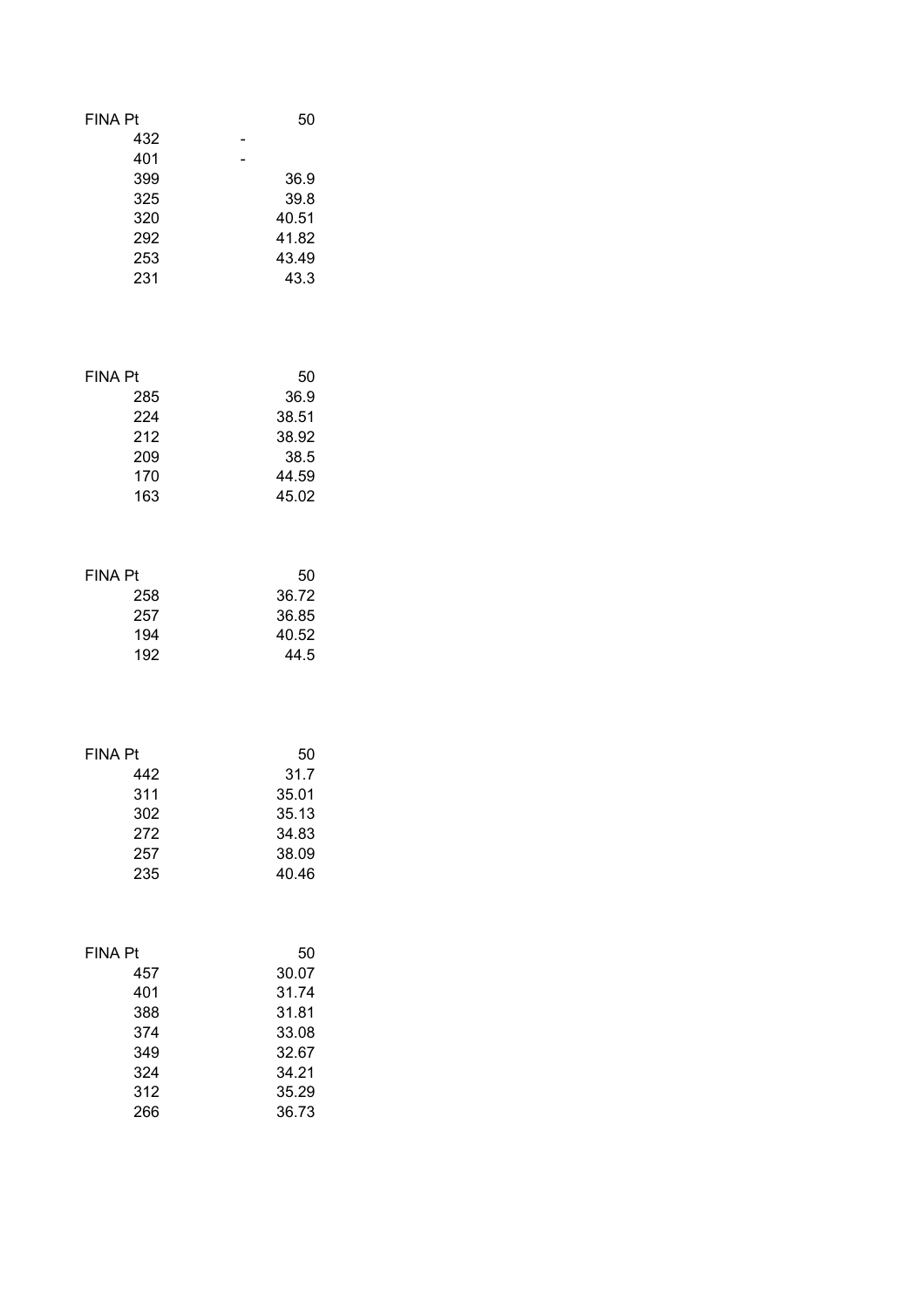### FINA Pt

#### FINA Pt

## FINA Pt

 

## FINA Pt

FINA Pt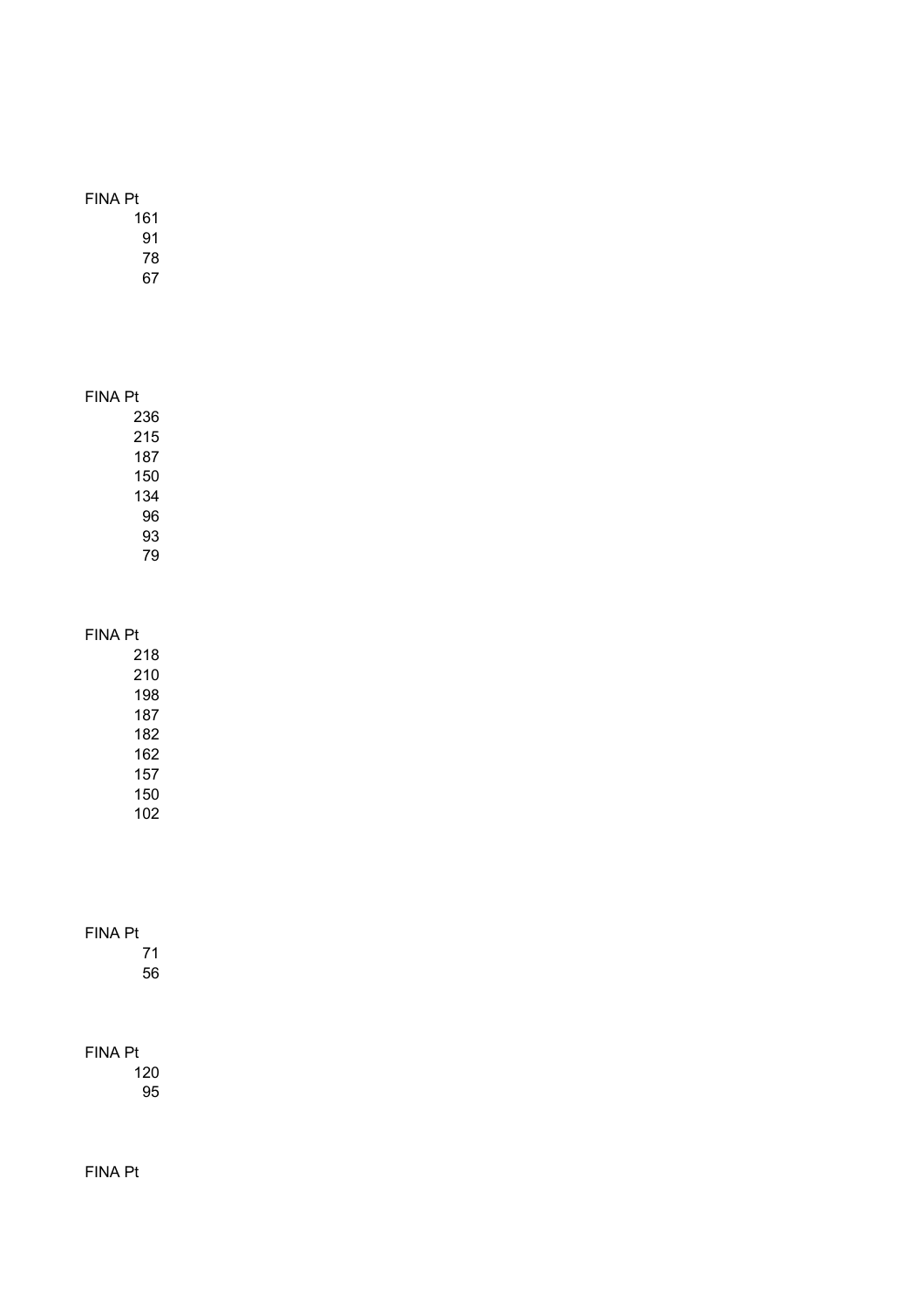| 249 |  |
|-----|--|
| 217 |  |
| 153 |  |

| <b>FINA Pt</b>                                    | 50                                   |
|---------------------------------------------------|--------------------------------------|
| 412                                               | 36.68                                |
| 382                                               | 37.54                                |
| 318                                               | 39.24                                |
| 252                                               | 42.93                                |
| 238                                               | 44.53                                |
| 221                                               | 44.25                                |
| 220                                               | 44.91                                |
| 201                                               | 45.46                                |
| 178                                               | 47.29                                |
| <b>FINA Pt</b><br>323<br>285<br>267<br>190<br>181 | 50<br>39.83<br>40.93<br>42.5<br>46.7 |
| <b>FINA Pt</b>                                    | 50                                   |
| 323                                               | 38.94                                |
| 318                                               | 39.83                                |
| 295                                               | 40.3                                 |
| 276                                               | 41.41                                |
| 208                                               | 45.55                                |
| 152                                               | 50.45                                |
| <b>FINA Pt</b>                                    | 50                                   |
| 348                                               | 38.34                                |
| 317                                               | 38.86                                |
| 308                                               | 39.4                                 |
| 306                                               | 40.41                                |
| 253                                               | 43.31                                |
| 200                                               | 46.12                                |
| 196                                               | 46.83                                |
| <b>FINA Pt</b>                                    | 50                                   |
| 192                                               | 41.35                                |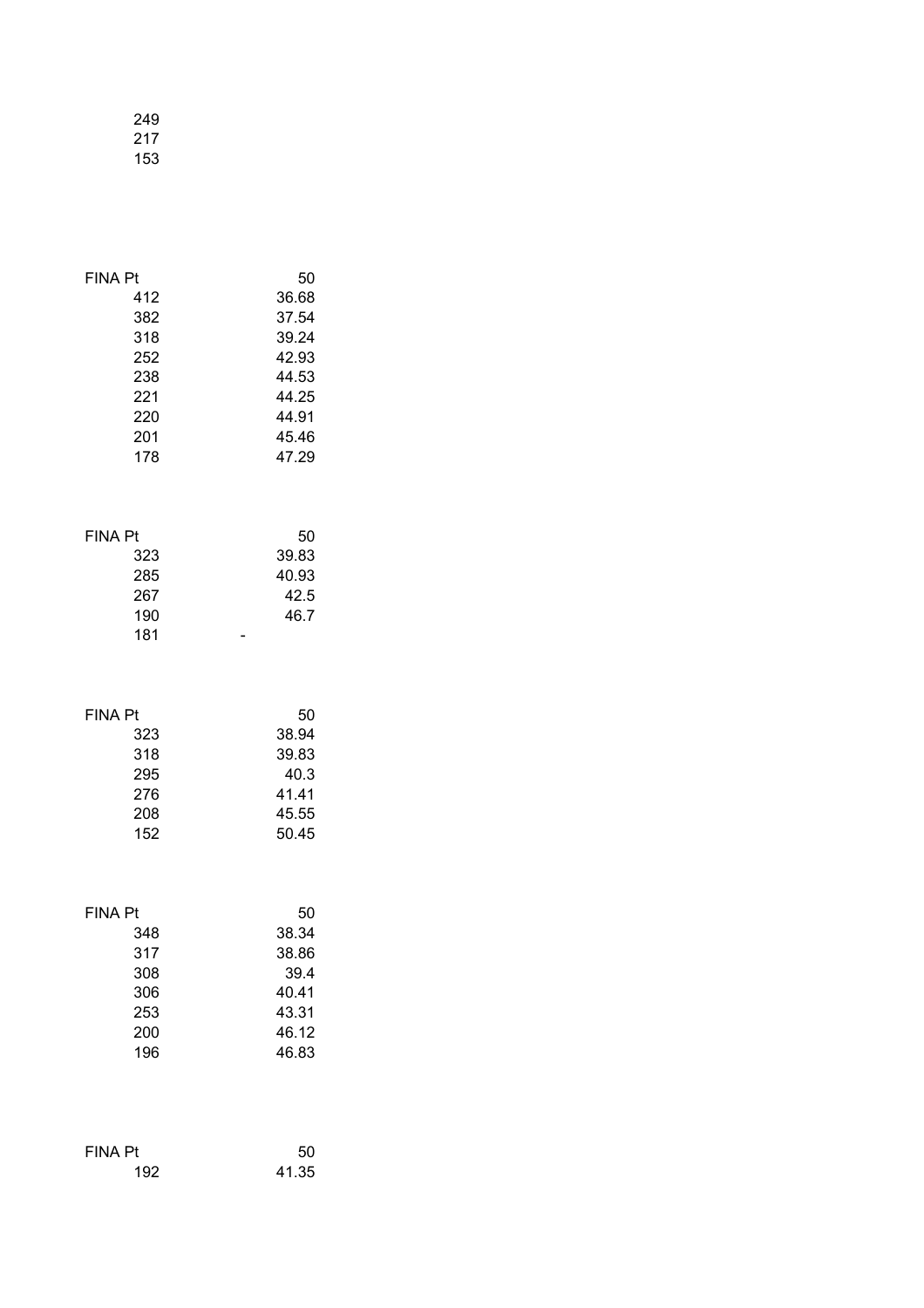| 183 | 41.92 |
|-----|-------|
| 168 | 43.48 |
| 137 | 47.44 |
| 132 | 46.81 |
| 123 | 47.93 |

| FINA Pt | 50    |
|---------|-------|
| 261     | 37.28 |
| 233     | 39.18 |
| 201     | 40.92 |

| FINA Pt | 50    |
|---------|-------|
| 383     | 33.06 |
| 281     | 36.49 |
| 268     | 36.87 |
| 223     | 39.55 |
| 221     | 39.21 |

| FINA Pt | 50    |
|---------|-------|
| 364     | 33.65 |
| 335     | 34.33 |
| 303     | 35.24 |
| 275     | 36.68 |
| 235     | 37.96 |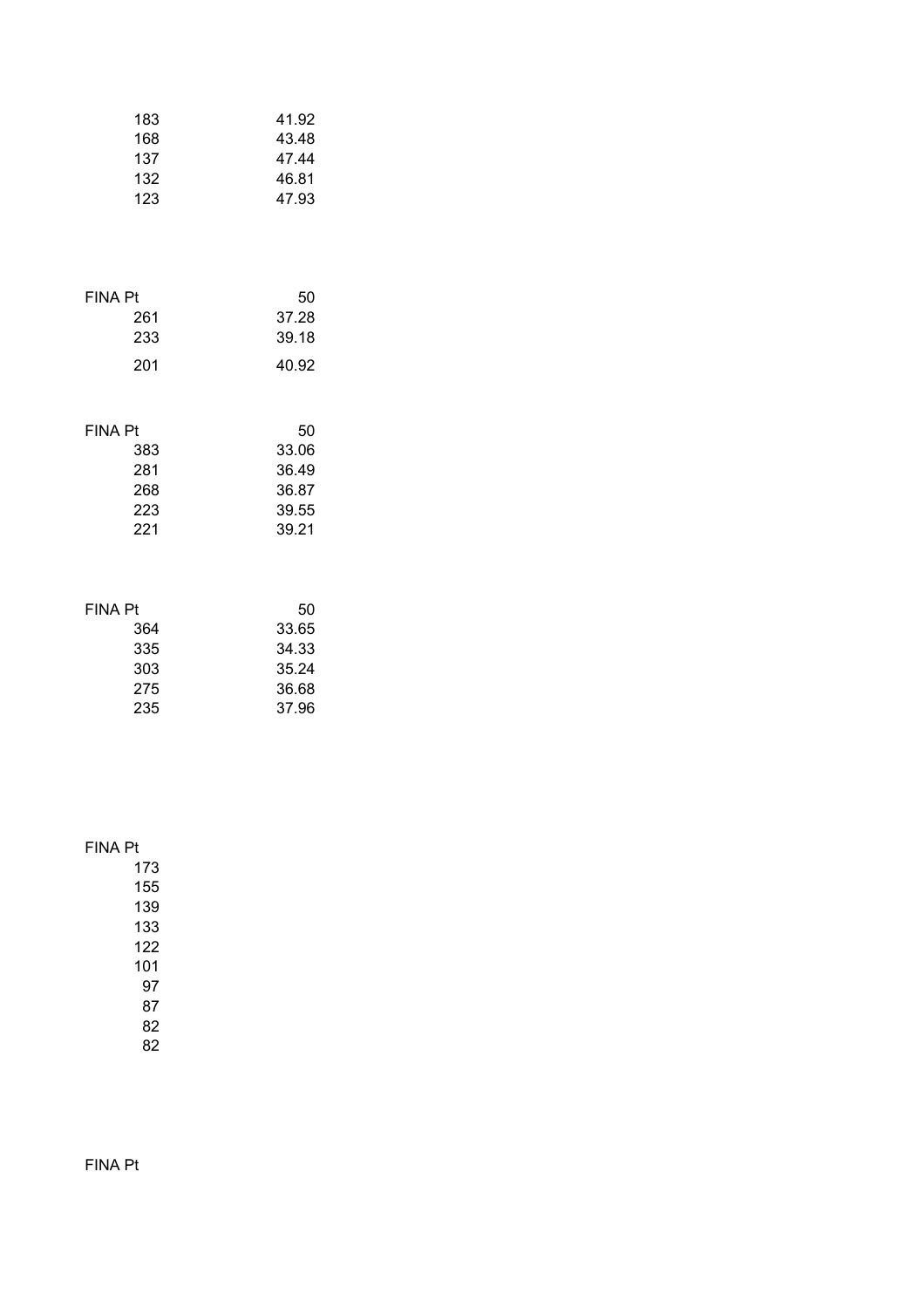| 202 |
|-----|
| 197 |
| 180 |
| 174 |
| 162 |
| 153 |
| 149 |
| 124 |

## FINA Pt

 

## FINA Pt

 

## FINA Pt

| <b>FINA Pt</b> | 50    |
|----------------|-------|
| 472            | 32.01 |
| 471            | 32.66 |
| 441            | 32.55 |
| 388            | 34.05 |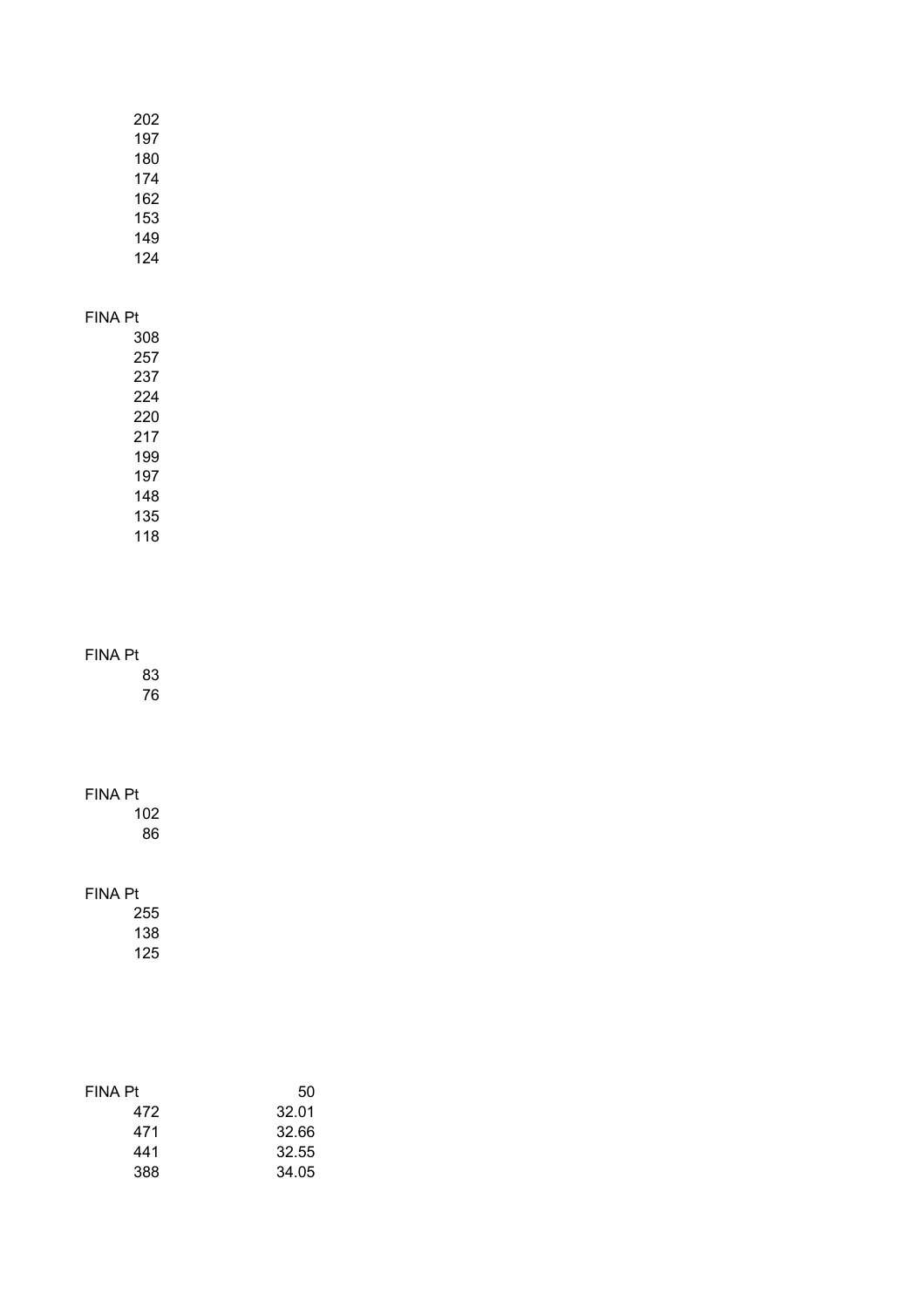| 366 | 34.37 |
|-----|-------|
| 307 | 37.59 |
| 255 | 38.69 |
| 229 | 38.93 |
| 217 | 40.61 |
| 203 | 41.57 |
| 200 | 42.41 |
| 174 | 42.75 |

| 447 | 32.4  |
|-----|-------|
| 414 | 33.01 |
| 370 | 34.56 |
| 337 | 35.13 |
| 317 | 35.12 |
| 287 | 36.66 |
| 273 | 37.2  |
| 263 | 37.6  |
| 255 | 38.39 |
| 230 | 39.65 |

#### FINA Pt 50

| 475 | 32.02 |
|-----|-------|
| 415 | 33.32 |
| 378 | 33.23 |
| 371 | 34.83 |
| 357 | 34.61 |
| 286 | 37.22 |
| 191 | 43.34 |
| 185 | 42.36 |
|     |       |

#### FINA Pt 50

| 451 | 32.67 |
|-----|-------|
| 450 | 31.9  |
| 449 | 32.41 |
| 423 | 33.32 |
| 421 | 32.91 |
| 402 | 33.41 |
| 361 | 34.25 |
| 340 | 34.73 |
| 325 | 35.49 |
| 277 | 37.73 |
| 271 | 37.11 |